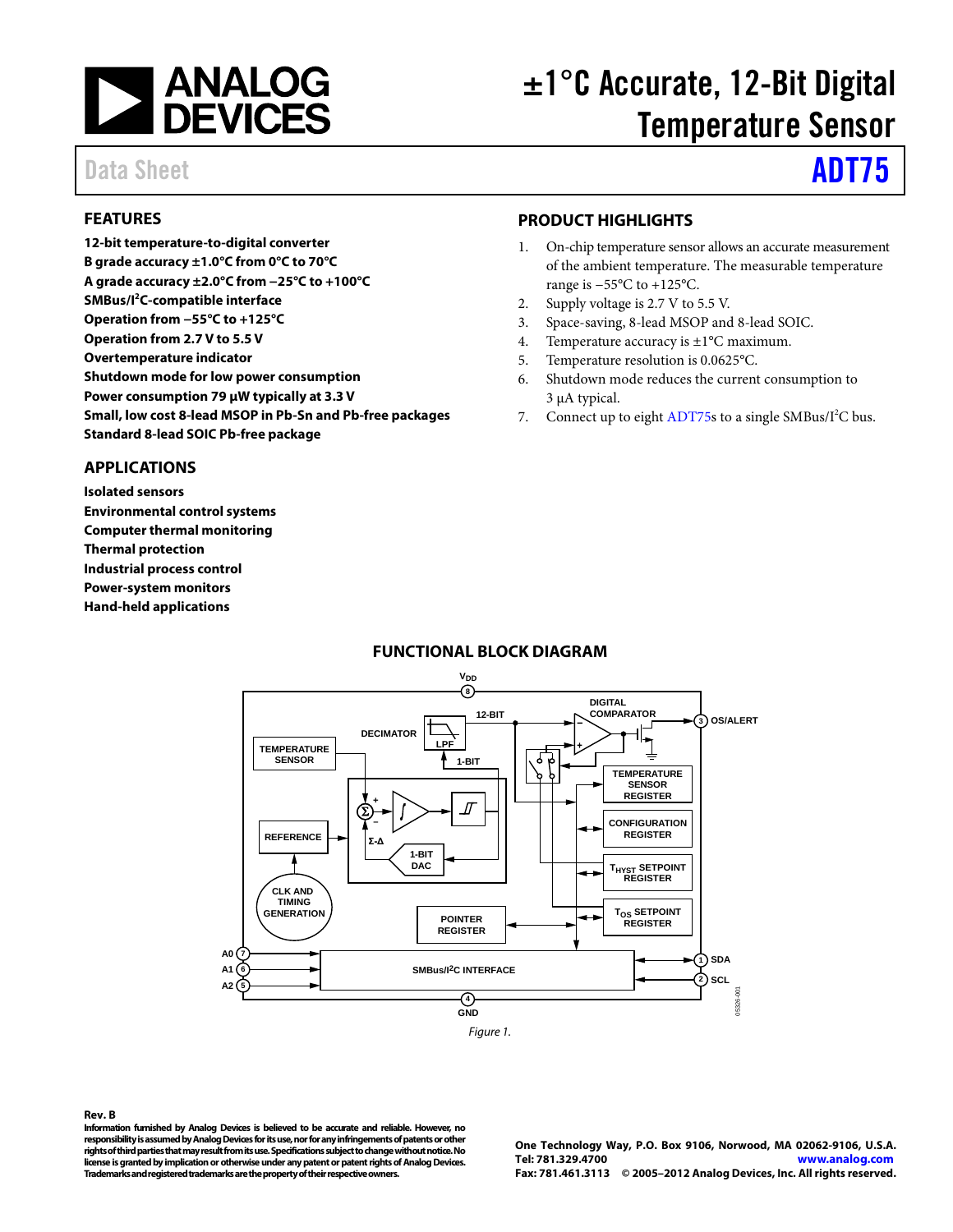## **TABLE OF CONTENTS**

| Pin Configuration and Function Descriptions 8 |
|-----------------------------------------------|
|                                               |
|                                               |
|                                               |
|                                               |

### <span id="page-1-0"></span>**REVISION HISTORY**

| 8/12-Rev. A to Rev. B                                              |  |
|--------------------------------------------------------------------|--|
| Changed 3 V to 2.7 V, Features Section and 3 V to 2.7 V,           |  |
|                                                                    |  |
| Changed 3 V to 2.7 V, General Description Section 3                |  |
| Changed 3 V to 2.7 V, A Grade Section and 3 V to 2.7 V, Table 1 4  |  |
| Changed 3 V to 2.7 V, B Grade Section and 3 V to 2.7 V, Table 2  5 |  |
|                                                                    |  |
|                                                                    |  |

| OS/Alert Output OverTemperature Modes 19 |  |
|------------------------------------------|--|
|                                          |  |
|                                          |  |
|                                          |  |
|                                          |  |
|                                          |  |
|                                          |  |
|                                          |  |
|                                          |  |

#### $9/10$ —Rev. 0 to Rev. A

10/05-Revision 0: Initial Version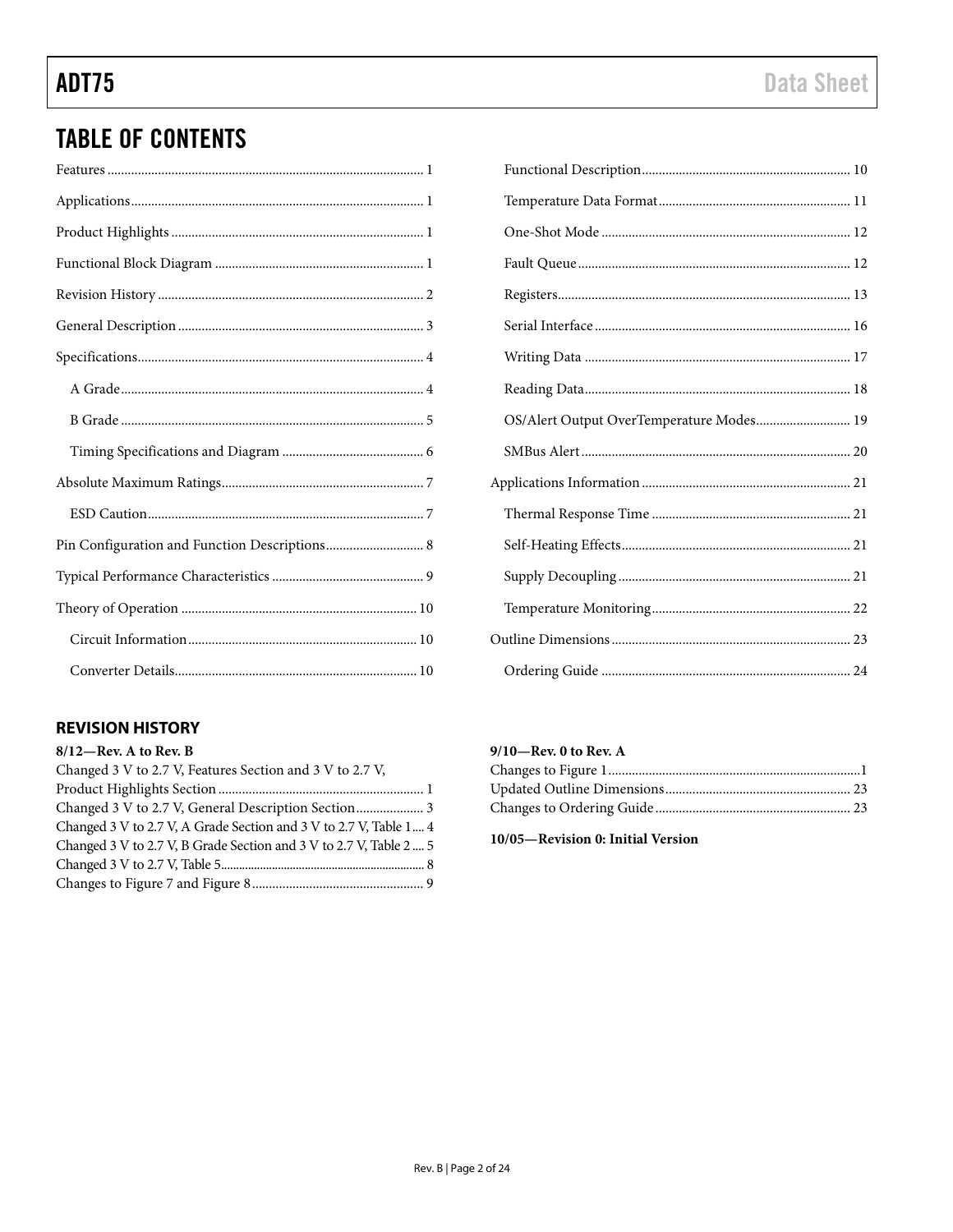## <span id="page-2-0"></span>GENERAL DESCRIPTION

The [ADT75](http://www.analog.com/ADT75) is a complete temperature monitoring system in 8-lead MSOP and SOIC packages. It contains a band gap temperature sensor and a 12-bit analog-to-digital converter (ADC) to monitor and digitize the temperature to a resolution of 0.0625°C. Th[e ADT75](http://www.analog.com/ADT75) is pin and register compatible with the LM75 an[d AD7416.](http://www.analog.com/AD7416)

Th[e ADT75](http://www.analog.com/ADT75) is guaranteed to operate at supply voltages from 2.7 V to 5.5 V. Operating at 3.3 V, the average supply current is typically 200 µA.

Th[e ADT75](http://www.analog.com/ADT75) offers a shutdown mode that powers down the device, and this mode gives a shutdown current of typically 3 µA. Th[e ADT75](http://www.analog.com/ADT75) is rated for operation over the −55°C to +125°C temperature range.

The A0, A1, and A2 pins are available for address selection. The OS/ALERT pin is an open-drain output that becomes active when temperature exceeds a programmable limit. The OS/ALERT pin can operate in either comparator or interrupt mode.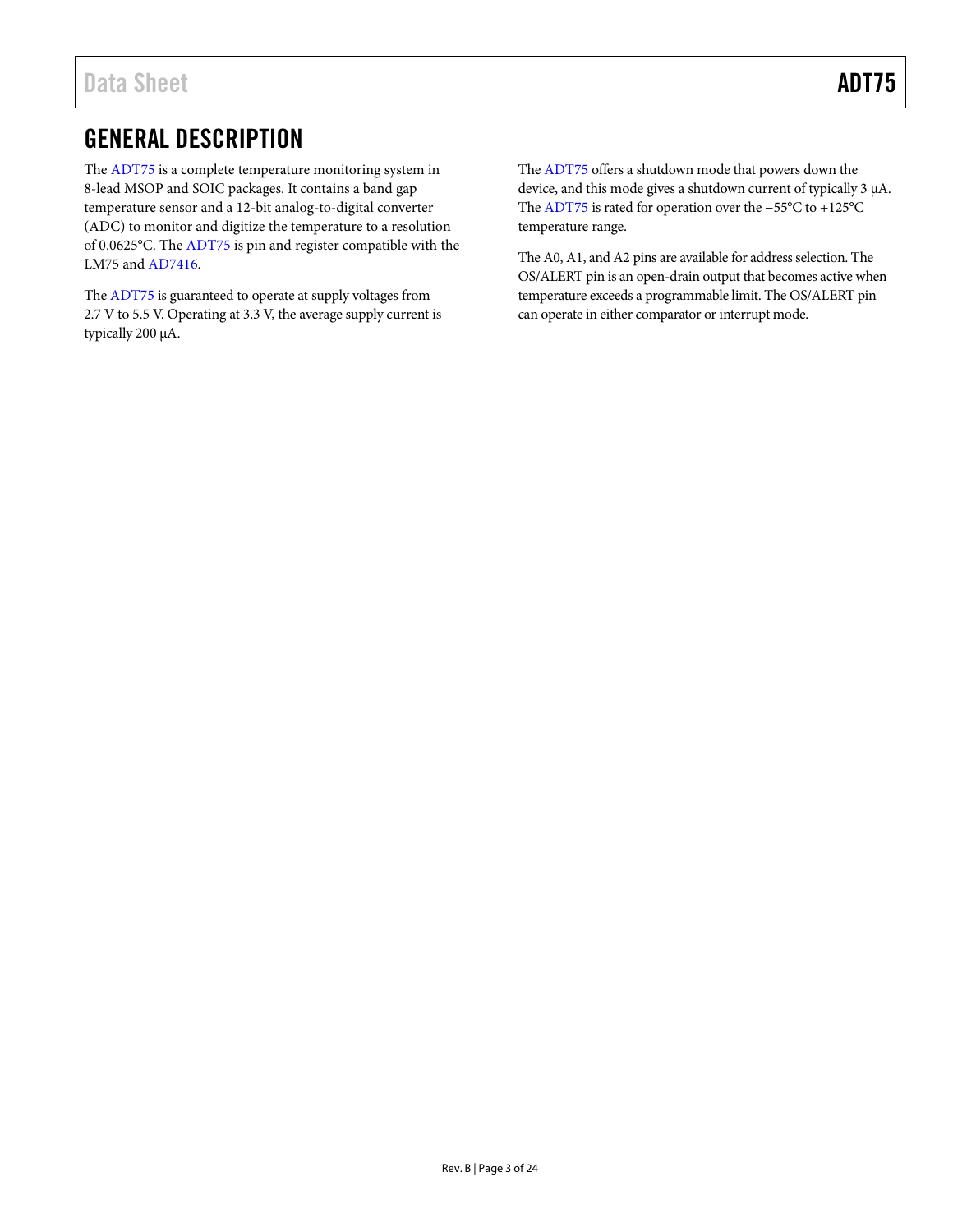## <span id="page-3-0"></span>**SPECIFICATIONS**

### <span id="page-3-1"></span>**A GRADE**

 $T_A = T_{MIN}$  to  $T_{MAX}$ ,  $V_{DD}$  = 2.7 V to 5.5 V. All specifications for −55°C to +125°C, unless otherwise noted.

### **Table 1.**

| <b>Parameter</b>                             | Min                 | <b>Typ</b> | Max                 | Unit              | <b>Test Conditions/Comments</b>                                          |
|----------------------------------------------|---------------------|------------|---------------------|-------------------|--------------------------------------------------------------------------|
| TEMPERATURE SENSOR AND ADC                   |                     |            |                     |                   |                                                                          |
| Accuracy at $V_{DD} = 2.7 V$ to 5.5 V        |                     |            | ±2                  | $^{\circ}{\sf C}$ | $T_A = -25^{\circ}C$ to +100°C                                           |
|                                              |                     |            | ±3                  | $^{\circ}{\sf C}$ | $T_A = -55^{\circ}$ C to +100 $^{\circ}$ C                               |
| Accuracy at $V_{DD} = 2.7 V$ to 3.6 V        |                     |            | ±3                  | °C                | $T_A = 100^{\circ}$ C to 125°C                                           |
| Accuracy at $V_{DD} = 4.5 V$ to 5.5 V        |                     | ±2         |                     | $^{\circ}{\sf C}$ | $T_A = 100^{\circ}$ C to 125°C                                           |
| <b>ADC Resolution</b>                        |                     | 12         |                     | <b>Bits</b>       |                                                                          |
| Temperature Resolution                       |                     | 0.0625     |                     | $^{\circ}{\sf C}$ |                                                                          |
| <b>Temperature Conversion Time</b>           |                     | 60         |                     | ms                |                                                                          |
| Update Rate                                  |                     | 100        |                     | ms                | Conversion started every 100 ms                                          |
| Long Term Drift                              |                     | 0.08       |                     | $^{\circ}{\sf C}$ | Drift over 10 years, if part is operated at 55°C                         |
| Temperature Hysteresis                       |                     | 0.03       |                     | $\rm ^{\circ}C$   | Temperature cycle = 25°C to 125°C to 25°C                                |
| OS/ALERT OUTPUT (OPEN DRAIN)                 |                     |            |                     |                   |                                                                          |
| Output Low Voltage, V <sub>ol</sub>          |                     |            | 0.4                 | $\mathsf V$       | $I_{OL} = 3 mA$                                                          |
| Pin Capacitance                              |                     | 10         |                     | pF                |                                                                          |
| High Output Leakage Current, I <sub>OH</sub> |                     | 0.1        | 5                   | μA                | OS/ALERT pin pulled up to 5.5 V                                          |
| R <sub>ON</sub> Resistance (Low Output)      |                     | 15         |                     | Ω                 | Supply and temperature dependent                                         |
| <b>DIGITAL INPUTS</b>                        |                     |            |                     |                   |                                                                          |
| <b>Input Current</b>                         |                     |            | ±1                  | μA                | $V_{IN}$ = 0 V to $V_{DD}$                                               |
| Input Low Voltage, V <sub>II</sub>           |                     |            | $0.3 \times V_{DD}$ | V                 |                                                                          |
| Input High Voltage, VIH                      | $0.7 \times V_{DD}$ |            |                     | $\mathsf V$       |                                                                          |
| SCL, SDA Glitch Rejection                    |                     |            | 50                  | ns                | Input filtering suppresses noise spikes of less than 50 ns               |
| Pin Capacitance                              | 3                   |            | 10                  | pF                |                                                                          |
| DIGITAL OUTPUT (OPEN DRAIN)                  |                     |            |                     |                   |                                                                          |
| Output High Current, I <sub>OH</sub>         |                     |            | 1                   | mA                | $V_{OH} = 5 V$                                                           |
| Output Low Voltage, V <sub>OL</sub>          |                     |            | 0.4                 | $\sf V$           | $I_{OL} = 3 mA$                                                          |
| Output High Voltage, V <sub>OH</sub>         | $0.7 \times V_{DD}$ |            |                     | V                 |                                                                          |
| Output Capacitance, C <sub>OUT</sub>         | 3                   |            | 10                  | pF                |                                                                          |
| POWER REQUIREMENTS                           |                     |            |                     |                   |                                                                          |
| Supply Voltage                               | 2.7                 |            | 5.5                 | V                 |                                                                          |
| Supply Current at 3.3 V                      |                     | 350        | 500                 | μA                | Peak current while converting and l <sup>2</sup> C interface inactive    |
| Supply Current at 5.0 V                      |                     | 380        | 525                 | μA                | Peak current while converting and I <sup>2</sup> C interface inactive    |
| Average Current at 3.3 V                     |                     | 200        |                     | μA                | Part converting and l <sup>2</sup> C interface inactive                  |
| Average Current at 5.0 V                     |                     | 225        |                     | μA                | Part converting and l <sup>2</sup> C interface inactive                  |
| Shutdown Mode at 3.3 V                       |                     | 3          | 8                   | μA                | Supply current in shutdown mode                                          |
| Shutdown Mode at 5.0 V                       |                     | 5.5        | 12                  | μA                | Supply current in shutdown mode                                          |
| <b>Average Power Dissipation</b>             |                     | 798.6      |                     | μW                | $V_{DD}$ = 3.3 V, normal mode at 25°C                                    |
| 1 SPS                                        |                     | 78.6       |                     | μW                | Average power dissipated for $V_{DD} = 3.3 V$ ,<br>shutdown mode at 25°C |
|                                              |                     | 140        |                     | μW                | Average power dissipated for $V_{DD} = 5.0 V$ ,<br>shutdown mode at 25°C |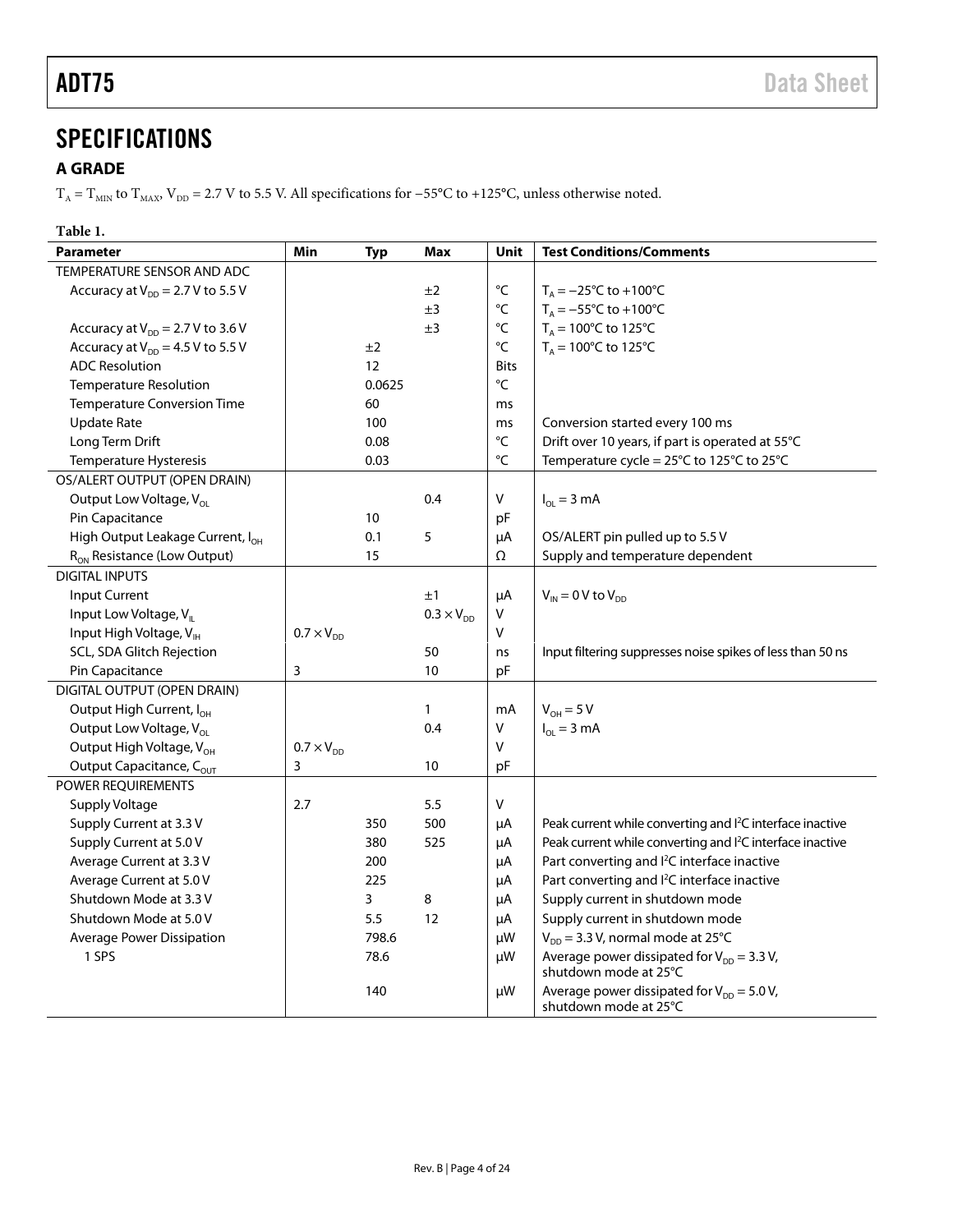### <span id="page-4-0"></span>**B GRADE**

 $T_A = T_{MIN}$  to  $T_{MAX}$ ,  $V_{DD} = 2.7$  V to 5.5 V. All specifications for −55°C to +125°C, unless otherwise noted.

#### **Table 2.**

| <b>Parameter</b>                             | Min                 | <b>Typ</b> | <b>Max</b>          | Unit              | <b>Test Conditions/Comments</b>                                          |
|----------------------------------------------|---------------------|------------|---------------------|-------------------|--------------------------------------------------------------------------|
| TEMPERATURE SENSOR AND ADC                   |                     |            |                     |                   |                                                                          |
| Accuracy at $V_{DD} = 2.7 V$ to 5.5 V        |                     |            | ±1                  | $^{\circ}{\sf C}$ | $T_A = 0$ °C to +70°C                                                    |
|                                              |                     |            | ±2                  | $^{\circ}{\sf C}$ | $T_A = -25^{\circ}C$ to +100°C                                           |
|                                              |                     |            | ±3                  | $^{\circ}{\sf C}$ | $T_A = -55^{\circ}$ C to +100 $^{\circ}$ C                               |
| Accuracy at $V_{DD} = 2.7 V$ to 3.6 V        |                     |            | ±3                  | °C                | $T_A = 100^{\circ}$ C to 125°C                                           |
| Accuracy at $V_{DD} = 4.5 V$ to 5.5 V        |                     | ±2         |                     | °C                | $T_A = 100^{\circ}$ C to 125°C                                           |
| <b>ADC Resolution</b>                        |                     | 12         |                     | <b>bits</b>       |                                                                          |
| Temperature Resolution                       |                     | 0.0625     |                     | $^{\circ}{\sf C}$ |                                                                          |
| <b>Temperature Conversion Time</b>           |                     | 60         |                     | ms                |                                                                          |
| <b>Update Rate</b>                           |                     | 100        |                     | ms                | Conversion started every 100 ms                                          |
| Long Term Drift                              |                     | 0.08       |                     | $\rm ^{\circ}C$   | Drift over 10 years, if part is operated at 55°C                         |
| Temperature Hysteresis                       |                     | 0.03       |                     | $\rm ^{\circ}C$   | Temperature cycle = 25°C to 125°C to 25°C                                |
| OS/ALERT OUTPUT (OPEN DRAIN)                 |                     |            |                     |                   |                                                                          |
| Output Low Voltage, V <sub>OL</sub>          |                     |            | 0.4                 | V                 | $I_{OL} = 3 \text{ mA}$                                                  |
| Pin Capacitance                              |                     | 10         |                     | pF                |                                                                          |
| High Output Leakage Current, I <sub>OH</sub> |                     | 0.1        | 5                   | μA                | OS/ALERT pin pulled up to 5.5 V                                          |
| R <sub>ON</sub> Resistance (Low Output)      |                     | 15         |                     | Ω                 | Supply and temperature dependent                                         |
| <b>DIGITAL INPUTS</b>                        |                     |            |                     |                   |                                                                          |
| <b>Input Current</b>                         |                     |            | ±1                  | μA                | $V_{IN}$ = 0 V to $V_{DD}$                                               |
| Input Low Voltage, V <sub>II</sub>           |                     |            | $0.3 \times V_{DD}$ | V                 |                                                                          |
| Input High Voltage, VIH                      | $0.7 \times V_{DD}$ |            |                     | $\vee$            |                                                                          |
| SCL, SDA Glitch Rejection                    |                     |            | 50                  | ns                | Input filtering suppresses noise spikes of less than 50 ns               |
| Pin Capacitance                              | 3                   |            | 10                  | рF                |                                                                          |
| DIGITAL OUTPUT (OPEN DRAIN)                  |                     |            |                     |                   |                                                                          |
| Output High Current, I <sub>OH</sub>         |                     |            | 1                   | mA                | $V_{OH} = 5 V$                                                           |
| Output Low Voltage, V <sub>OL</sub>          |                     |            | 0.4                 | $\vee$            | $I_{OL}$ = 3 mA                                                          |
| Output High Voltage, V <sub>OH</sub>         | $0.7 \times V_{DD}$ |            |                     | $\vee$            |                                                                          |
| Output Capacitance, C <sub>OUT</sub>         | 3                   |            | 10                  | рF                |                                                                          |
| POWER REQUIREMENTS                           |                     |            |                     |                   |                                                                          |
| Supply Voltage                               | 2.7                 |            | 5.5                 | V                 |                                                                          |
| Supply Current at 3.3 V                      |                     | 350        | 500                 | μA                | Peak current while converting and l <sup>2</sup> C interface inactive    |
| Supply Current at 5.0 V                      |                     | 380        | 525                 | μA                | Peak current while converting and l <sup>2</sup> C interface inactive    |
| Average Current at 3.3 V                     |                     | 200        |                     | μA                | Part converting and l <sup>2</sup> C interface inactive                  |
| Average Current at 5.0 V                     |                     | 225        |                     | μA                | Part converting and l <sup>2</sup> C interface inactive                  |
| Shutdown Mode at 3.3 V                       |                     | 3          | 8                   | μA                | Supply current in shutdown mode                                          |
| Shutdown Mode at 5.0 V                       |                     | 5.5        | 12                  | μA                | Supply current in shutdown mode                                          |
| Average Power Dissipation                    |                     | 798.6      |                     | μW                | $V_{DD}$ = 3.3 V, normal mode at 25°C                                    |
| 1 SPS                                        |                     | 78.6       |                     | μW                | Average power dissipated for $V_{DD} = 3.3 V$ ,<br>shutdown mode at 25°C |
|                                              |                     | 140        |                     | μW                | Average power dissipated for $V_{DD} = 5.0 V$ ,<br>shutdown mode at 25°C |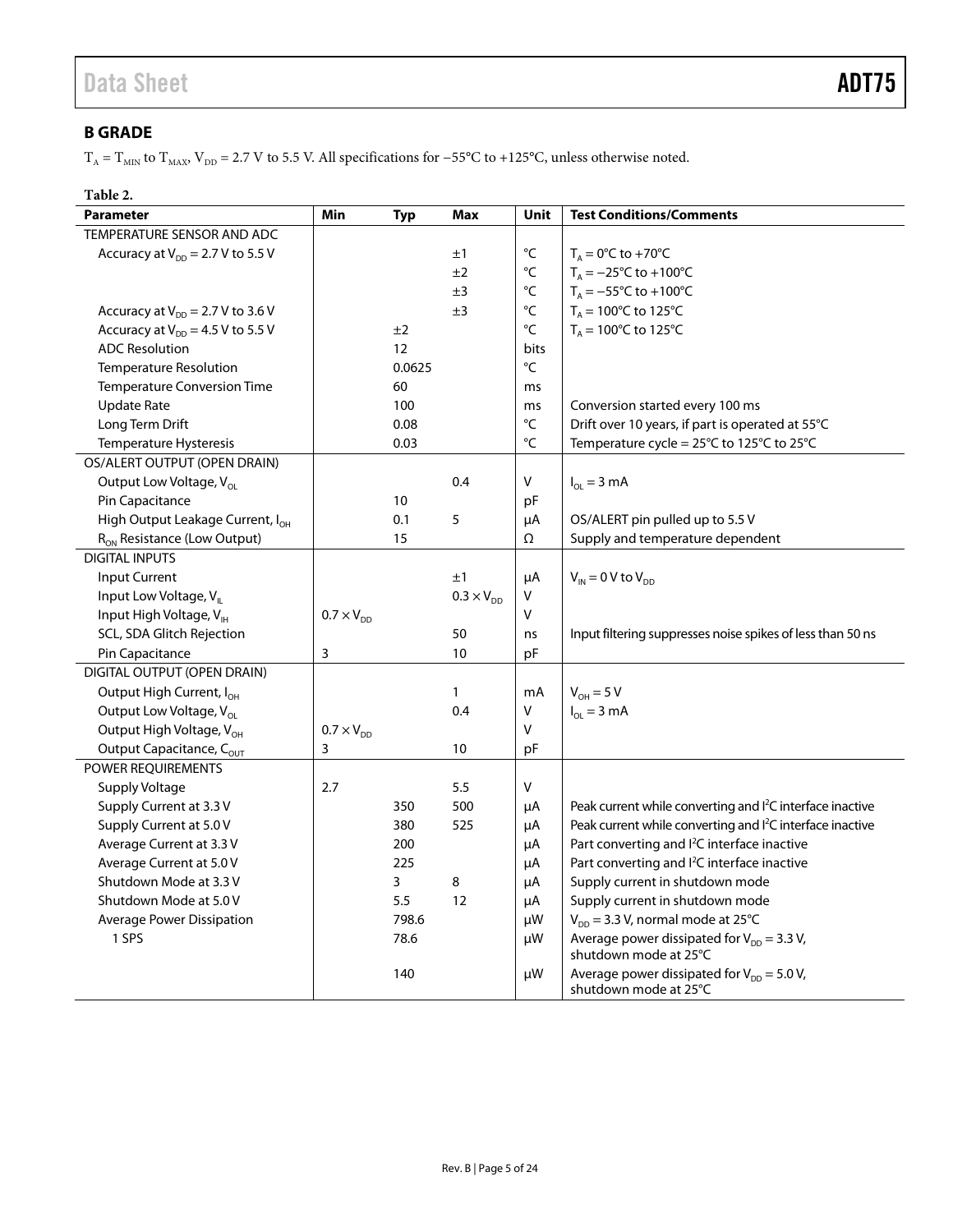#### <span id="page-5-3"></span><span id="page-5-0"></span>**TIMING SPECIFICATIONS AND DIAGRAM**

Measure the SDA and SCL timing with the input filters turned on to meet the fast mode I<sup>2</sup>C specification. Switching off the input filters improves the transfer rate but has a negative effect on the EMC behavior of the part.

 $T_A = T_{MIN}$  to  $T_{MAX}$ ,  $V_{DD} = 2.7$  V to 5.5 V, unless otherwise noted.

#### **Table 3.**

| Parameter <sup>1</sup>                                          | Min      | Typ | Max      | Unit | <b>Test Conditions/Comments</b>              |
|-----------------------------------------------------------------|----------|-----|----------|------|----------------------------------------------|
| Serial Clock Period, t,                                         | 2.5      |     |          | μs   | Fast mode I <sup>2</sup> C. See Figure 2     |
| Data In Setup Time to SCL High, t,                              | 50       |     |          | ns   | See Figure 2                                 |
| Data Out Stable After SCL Low, t <sub>3</sub>                   | 0        |     | $0.9^2$  | ns   | Fast mode I <sup>2</sup> C. See Figure 2     |
| Data Out Stable After SCL Low, t <sub>3</sub>                   | $\Omega$ |     | $3.45^2$ | μs   | Standard mode I <sup>2</sup> C. See Figure 2 |
| SDA Low Setup Time to SCL Low (Start Condition), t <sub>4</sub> | 50       |     |          | ns   | See Figure 2                                 |
| SDA High Hold Time After SCL High (Stop Condition), t.          | 50       |     |          | ns   | See Figure 2                                 |
| SDA and SCL Rise Time, $t_{6}$                                  |          |     | 300      | ns   | Fast mode I <sup>2</sup> C. See Figure 2     |
| SDA and SCL Rise Time, $t_{6}$                                  |          |     | 1000     | ns   | Standard mode I <sup>2</sup> C. See Figure 2 |
| SDA and SCL Fall Time, $t_7$                                    |          |     | 300      | ns   | See Figure 2                                 |
| Capacitive Load for each Bus Line, C <sub>R</sub>               |          |     | 400      | рF   |                                              |

 $1$  Guaranteed by design and characterization; not production tested.

<span id="page-5-1"></span><sup>2</sup> This time has to be met only if the master does not stretch the low period of the SCL signal.

<span id="page-5-2"></span>

*Figure 2. SMBus/I2 C Timing Diagram*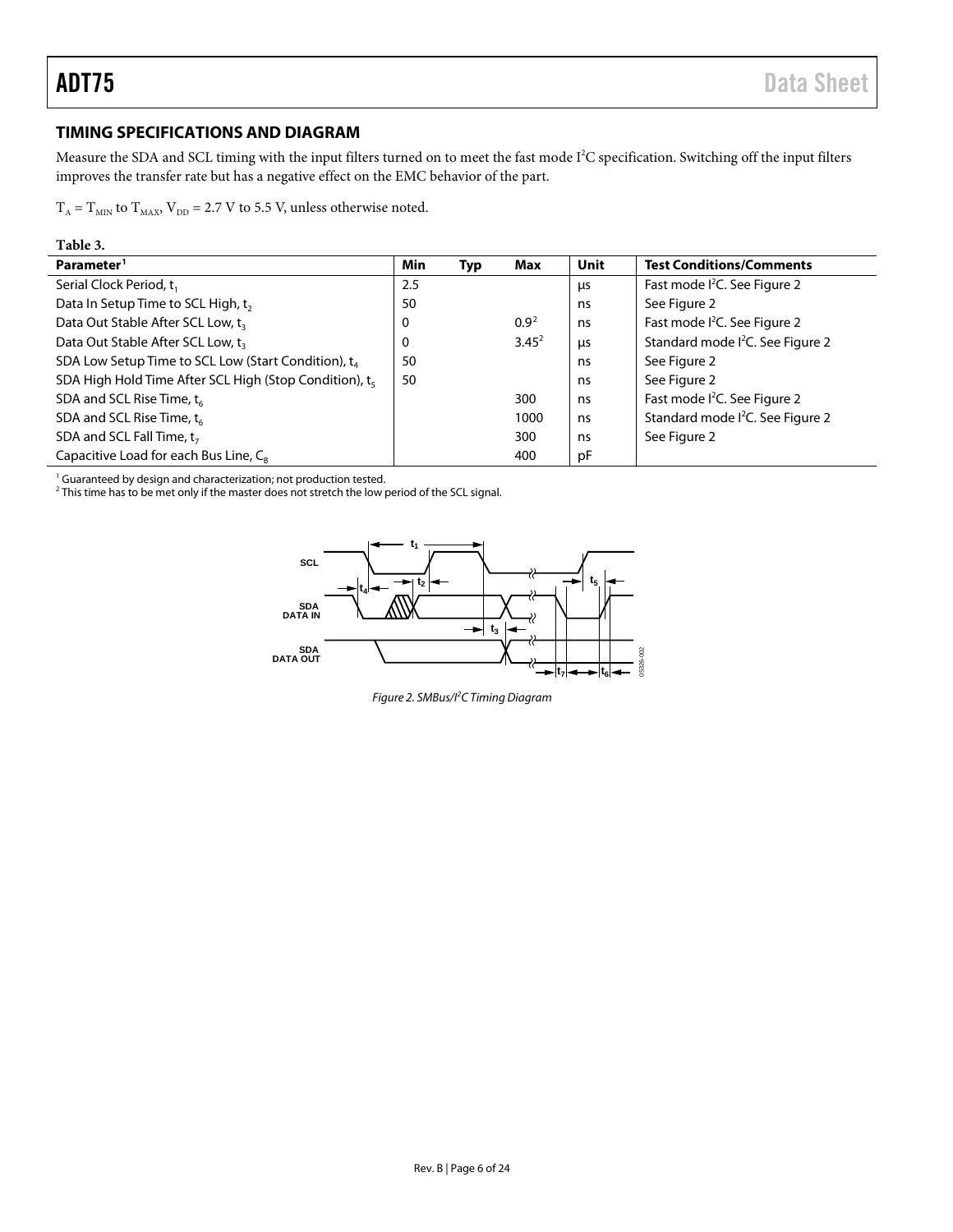## <span id="page-6-0"></span>ABSOLUTE MAXIMUM RATINGS

#### **Table 4.**

| <b>Parameter</b>                                | Rating                                  |
|-------------------------------------------------|-----------------------------------------|
| $V_{DD}$ to GND                                 | $-0.3 V$ to $+7 V$                      |
| SDA Input Voltage to GND                        | $-0.3$ V to V <sub>DD</sub> + 0.3 V     |
| SDA Output Voltage to GND                       | $-0.3 V$ to $V_{DD}$ + 0.3 V            |
| <b>SCL Input Voltage to GND</b>                 | $-0.3$ V to V <sub>DD</sub> + 0.3 V     |
| OS/ALERT Output Voltage to GND                  | $-0.3 V$ to $V_{DD}$ + 0.3 V            |
| <b>Operating Temperature Range</b>              | $-55^{\circ}$ C to $+150^{\circ}$ C     |
| Storage Temperature Range                       | $-65^{\circ}$ C to $+160^{\circ}$ C     |
| Maximum Junction Temperature, T <sub>IMAX</sub> | 150.7°C                                 |
| 8-Lead MSOP (RM-8)                              |                                         |
| Power Dissipation <sup>1, 2</sup>               | $W_{MAX} = (T_{MAX} - T_A)/\theta_{IA}$ |
| Thermal Impedance <sup>3</sup>                  |                                         |
| $\theta_{JA}$ , Junction-to-Ambient (Still Air) | 205.9°C/W                               |
| $\theta_{\text{IC}}$ , Junction-to-Case         | 43.74°C/W                               |
| 8-Lead SOIC (R-8)                               |                                         |
| Power Dissipation <sup>1,2</sup>                | $W_{MAX} = (T_{MAX} - T_A)/\theta_{IA}$ |
| Thermal Impedance <sup>3</sup>                  |                                         |
| $\theta_{IA}$ , Junction-to-Ambient (Still Air) | 157°C/W                                 |
| $\theta_{\text{IC}}$ , Junction-to-Case         | 56°C/W                                  |
| IR Reflow Soldering                             |                                         |
| Peak Temperature                                | 220°C (0°C/5°C)                         |
| Time at Peak Temperature                        | 10 sec to 20 sec                        |
| Ramp-Up Rate                                    | 3°C/sec maximum                         |
| Ramp-Down Rate                                  | -6°C/sec maximum                        |
| Time 25°C to Peak Temperature                   | 6 minutes maximum                       |
| IR Reflow Soldering (Pb-Free Package)           |                                         |
| Peak Temperature                                | 260°C (+0°C)                            |
| Time at Peak Temperature                        | 20 sec to 40 sec                        |
| Ramp-Up Rate                                    | 3°C/sec maximum                         |
| Ramp-Down Rate                                  | -6°C/sec maximum                        |
| Time 25°C to Peak Temperature                   | 8 minutes maximum                       |

<sup>1</sup> Values relate to package being used on a standard 2-layer PCB. This gives a worst case  $\theta_{JA}$  and  $\theta_{JC}$ . Refer t[o Figure 3](#page-6-2) for a plot of maximum power dissipation vs. ambient temperature  $(T_A)$ .

 ${}^{2}T_{A}$  = ambient temperature.<br><sup>3</sup> Junction-to-case resistance is applicable to components featuring a preferential flow direction, for example, components mounted on a heat sink. Junction-to-ambient resistance is more useful for air-cooled, PCBmounted components.

Stresses above those listed under Absolute Maximum Ratings may cause permanent damage to the device. This is a stress rating only; functional operation of the device at these or any other conditions above those indicated in the operational section of this specification is not implied. Exposure to absolute maximum rating conditions for extended periods may affect device reliability.



<span id="page-6-2"></span>*Figure 3. MSOP Maximum Power Dissipation vs. Ambient Temperature*

#### <span id="page-6-1"></span>**ESD CAUTION**



ESD (electrostatic discharge) sensitive device. Charged devices and circuit boards can discharge without detection. Although this product features patented or proprietary protection circuitry, damage may occur on devices subjected to high energy ESD. Therefore, proper ESD precautions should be taken to avoid performance degradation or loss of functionality.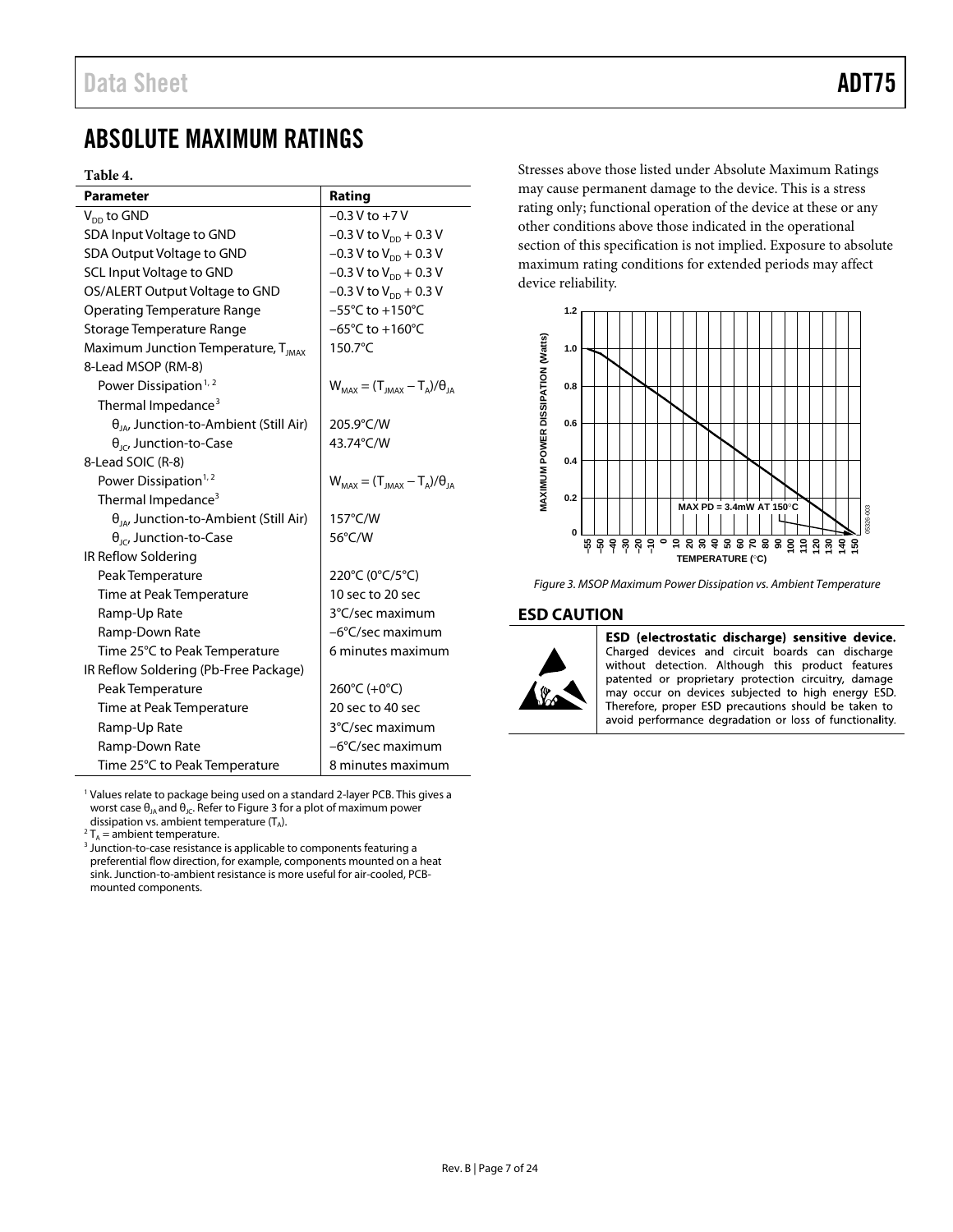## <span id="page-7-0"></span>PIN CONFIGURATION AND FUNCTION DESCRIPTIONS



*Figure 4. Pin Configuration*

#### **Table 5. Pin Function Descriptions**

| Pin No. | <b>Mnemonic</b> | <b>Description</b>                                                                                                                                                                                                     |
|---------|-----------------|------------------------------------------------------------------------------------------------------------------------------------------------------------------------------------------------------------------------|
|         | <b>SDA</b>      | SMBus/I <sup>2</sup> C Serial Data Input/Output. Serial data that is loaded into and read from the ADT75 registers is provided<br>on this pin. Open-drain configuration; needs a pull-up resistor.                     |
|         | SCL             | Serial Clock Input. This is the clock input for the serial port. The serial clock is used to clock in and clock out data to<br>and from any register of the ADT75. Open-drain configuration; needs a pull-up resistor. |
|         | OS/ALERT        | Over- and Undertemperature Indicator. Default power as an OS pin. Open-drain configuration; needs a pull-up resistor.                                                                                                  |
| 4       | <b>GND</b>      | Analog and Digital Ground.                                                                                                                                                                                             |
|         | A <sub>2</sub>  | SMBus/l <sup>2</sup> C Serial Bus Address Selection Pin. Logic input. Can be set to GND or V <sub>DD</sub> .                                                                                                           |
| -6      | A <sub>1</sub>  | SMBus/ $l^2C$ Serial Bus Address Selection Pin. Logic input. Can be set to GND or $V_{DD}$ .                                                                                                                           |
|         | A0              | SMBus/ $1^2$ C Serial Bus Address Selection Pin. Logic input. Can be set to GND or V <sub>nn</sub> .                                                                                                                   |
| 8       | $V_{DD}$        | Positive Supply Voltage, 2.7 V to 5.5 V. Decouple the supply to ground.                                                                                                                                                |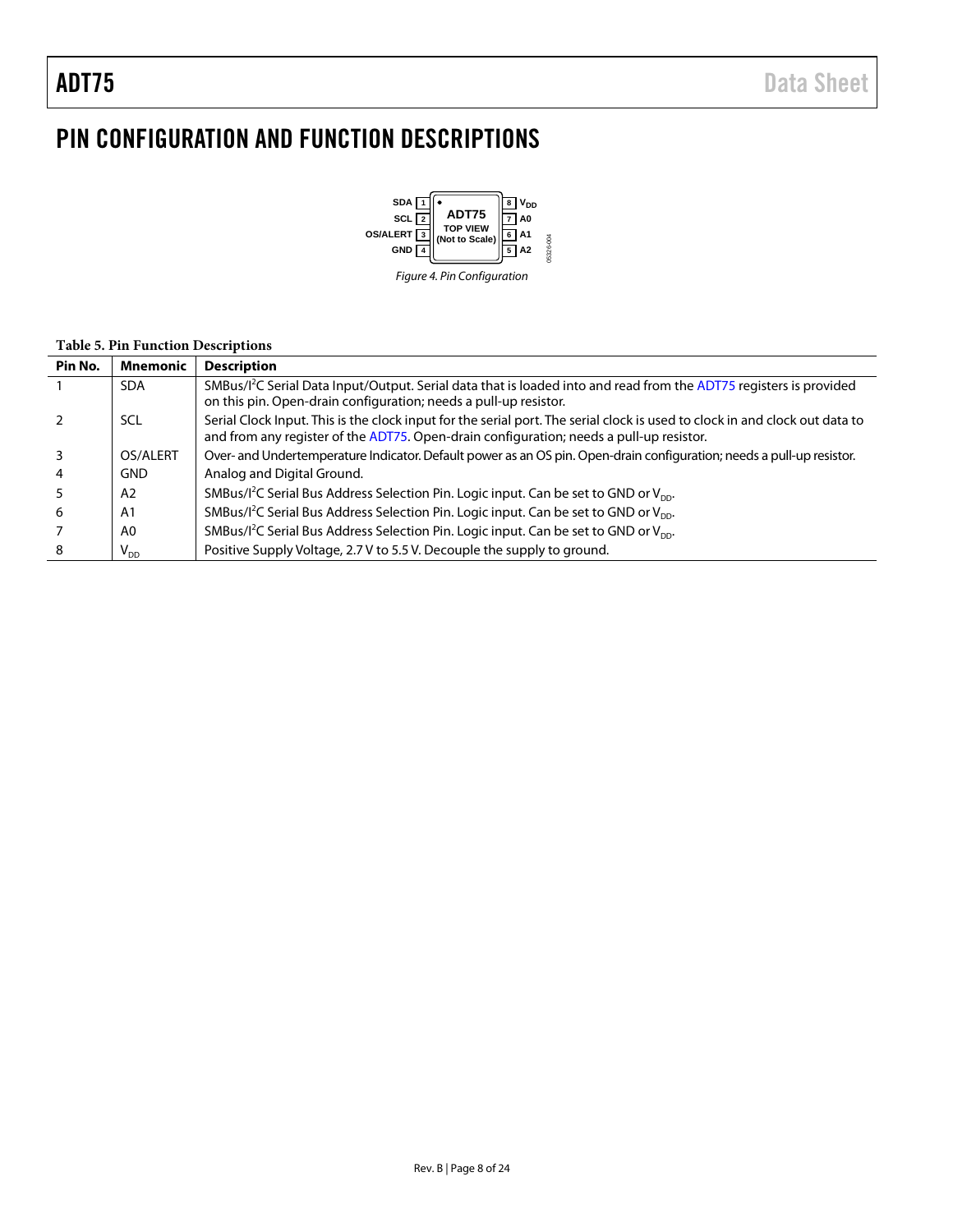## <span id="page-8-0"></span>TYPICAL PERFORMANCE CHARACTERISTICS



*Figure 5. Temperature Accuracy at 3.3 V and 5 V*



*Figure 6. Operating Supply Current vs. Temperature*



*Figure 7. Average Operating Supply Current vs. Supply Voltage at 30°C*



*Figure 8. Shutdown Current vs. Supply Voltage at 30°C*



*Figure 9. Temperature Accuracy vs. Supply Ripple Frequency*



*Figure 10. Response to Thermal Shock*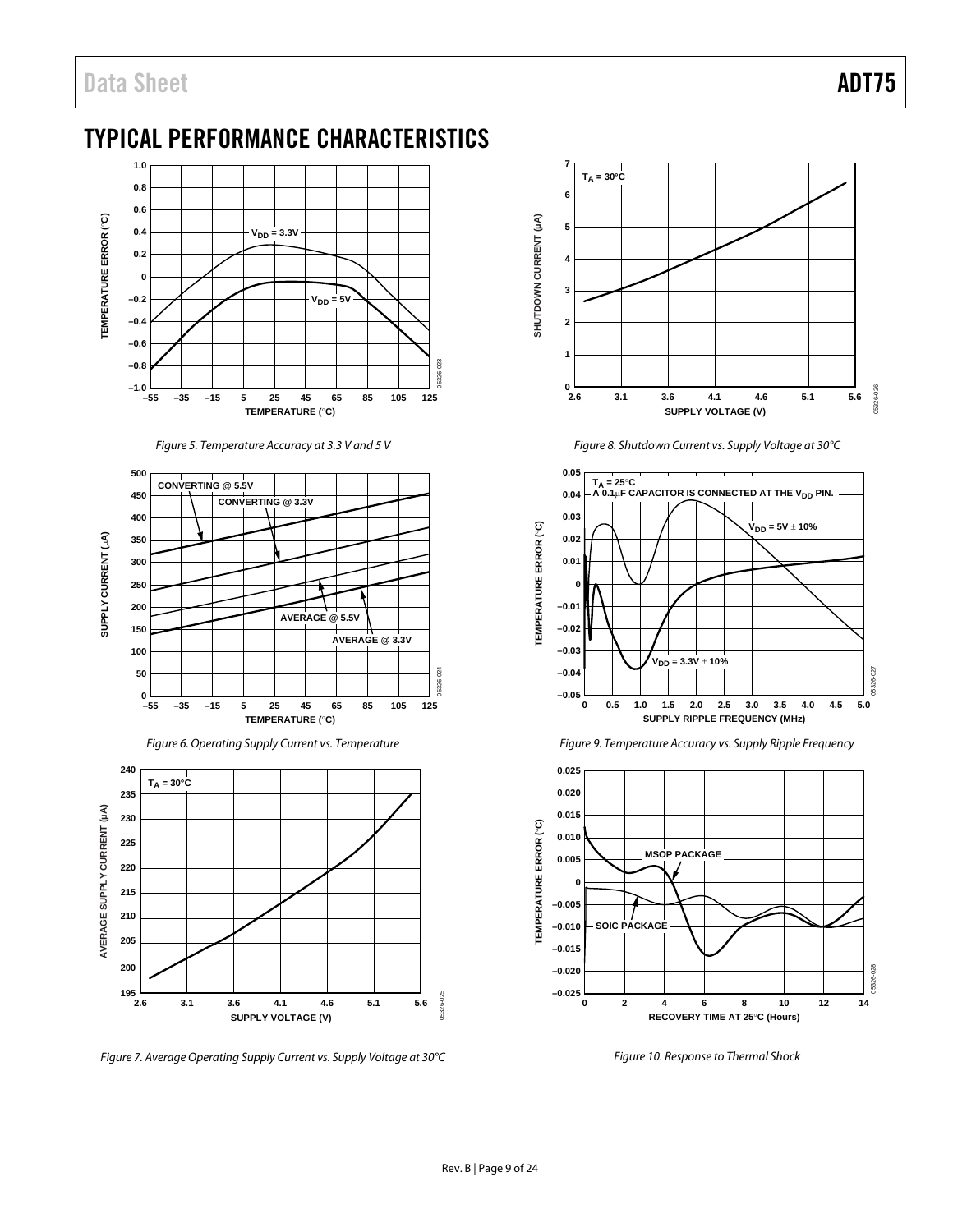## <span id="page-9-0"></span>THEORY OF OPERATION

#### <span id="page-9-1"></span>**CIRCUIT INFORMATION**

The [ADT75](http://www.analog.com/ADT75) is a 12-bit digital temperature sensor with the  $12<sup>th</sup>$ bit acting as the sign bit. An on-board temperature sensor generates a voltage precisely proportional to absolute temperature that is compared to an internal voltage reference and input to a precision digital modulator. Overall accuracy for th[e ADT75](http://www.analog.com/ADT75) A Grade is ±2°C from −25°C to +100°C and accuracy for the ADT75 B Grade is  $\pm 1^{\circ}$ C from 0°C to +70°C. Both grades have excellent transducer linearity. The serial interface is SMBus /I<sup>2</sup>C- compatible and the open-drain output of th[e ADT75](http://www.analog.com/ADT75) is capable of sinking 3 mA.

The on-board temperature sensor has excellent accuracy and linearity over the entire rated temperature range without needing correction or calibration by the user.

The sensor output is digitized by a first-order  $\Sigma$ - $\Delta$  modulator, also known as the charge balance type ADC. This type of converter uses time-domain oversampling and a high accuracy comparator to deliver 12 bits of effective accuracy in an extremely compact circuit.

#### <span id="page-9-2"></span>**CONVERTER DETAILS**

The  $\Sigma$ - $\Delta$  modulator consists of an input sampler, a summing network, an integrator, a comparator, and a 1-bit DAC. Similar to the voltage-to-frequency converter, this architecture creates a negative feedback loop and minimizes the integrator output by changing the duty cycle of the comparator output in response to input voltage changes. The comparator samples the output of the integrator at a much higher rate than the input sampling frequency; this is called oversampling. Oversampling spreads the quantization noise over a much wider band than that of the input signal, improving overall noise performance and increasing accuracy.



*Figure 11. First-Order Σ-Δ Modulator*

The modulated output of the comparator is encoded using a circuit technique that results in  $\text{SMBus}/\text{I}^2\text{C}$  temperature data.

#### <span id="page-9-3"></span>**FUNCTIONAL DESCRIPTION**

The conversion clock for the part is generated internally. No external clock is required except when reading from and writing to the serial port. In normal mode, the internal clock oscillator runs an automatic conversion sequence. During this automatic conversion sequence, a conversion is initiated every 100 ms. At this time, the part powers up its analog circuitry and performs a temperature conversion.

This temperature conversion typically takes 60 ms, after which time the analog circuitry of the part automatically shuts down. The analog circuitry powers up again 40 ms later, when the 100 ms timer times out and the next conversion begins. The result of the most recent temperature conversion is always available in the temperature value register because the SMBus/I<sup>2</sup>C circuitry never shuts down.

Th[e ADT75](http://www.analog.com/ADT75) can be placed in shutdown mode via the configuration register, in which case the on-chip oscillator is shut down and no further conversions are initiated until the [ADT75](http://www.analog.com/ADT75) is taken out of shutdown mode. Th[e ADT75](http://www.analog.com/ADT75) can be taken out of shutdown mode by writing 0 to Bit D0 in the configuration register. Th[e ADT75](http://www.analog.com/ADT75) typically takes 1.7 ms to come out of shutdown mode. The conversion result from the last conversion prior to shutdown can still be read from th[e ADT75](http://www.analog.com/ADT75) even when it is in shutdown mode.

In normal conversion mode, the internal clock oscillator is reset after every read or write operation. This causes the device to start a temperature conversion, the result of which is typically available 60 ms later. Similarly, when the part is taken out of shutdown mode, the internal clock oscillator is started and a conversion is initiated.

The conversion result is typically available 60 ms later. Reading from the device before a conversion is complete causes the [ADT75](http://www.analog.com/ADT75) to stop converting; the part starts again when serial communication is finished. This read operation provides the previous conversion result.

The measured temperature value is compared with a high temperature limit, stored in the 16-bit  $T_{OS}$  read/write register and the hysteresis temperature limit, stored in the 16-bit  $T_{HYST}$  read/ write register. If the measured value exceeds these limits then the OS/ALERT pin is activated. This OS/ALERT pin is programmable for mode and polarity via the configuration register.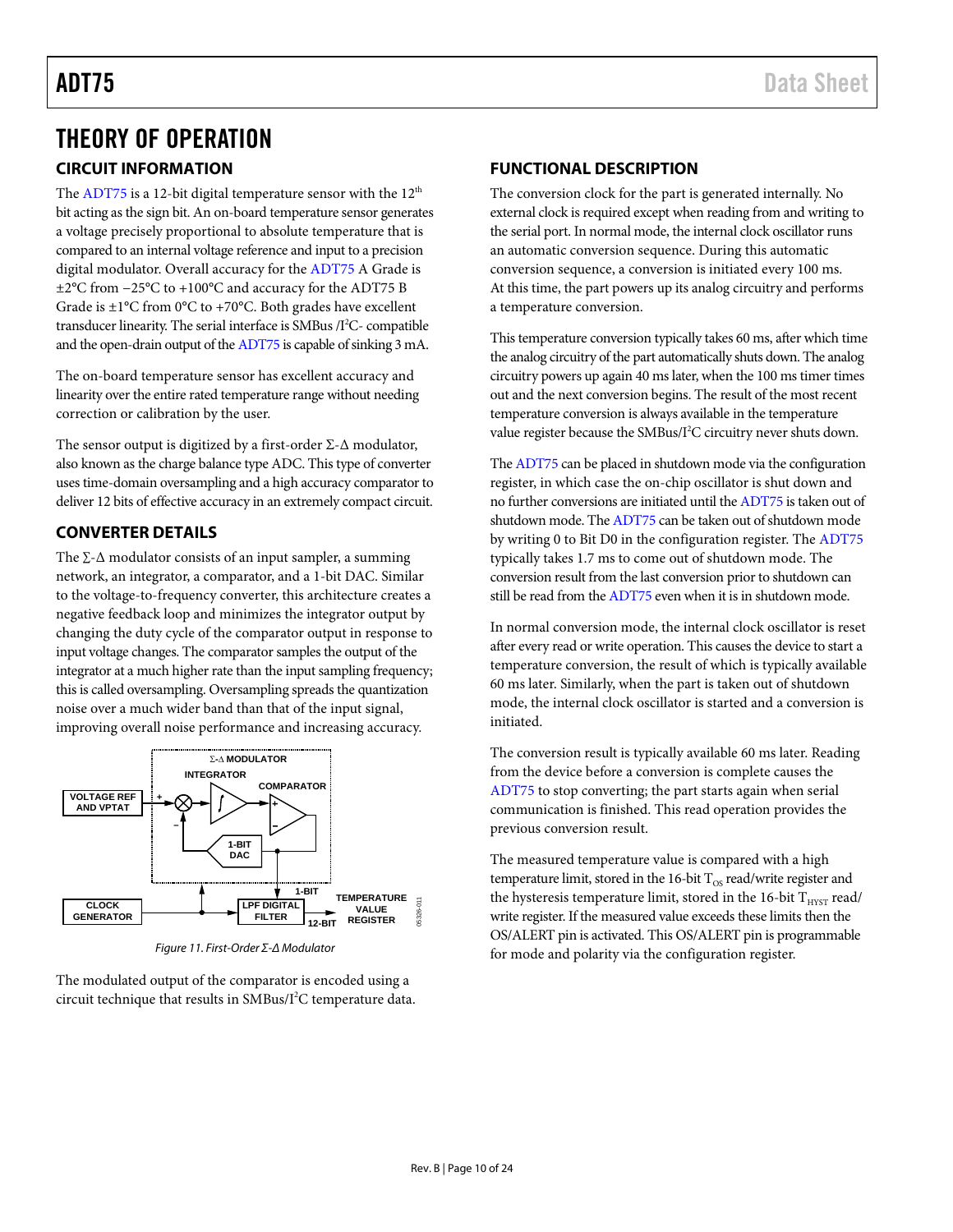Configuration register functions consist of

- Switching between normal operation and full power-down.
- Switching between comparator and interrupt event modes.
- Setting the OS/ALERT pin active polarity.
- Setting the number of faults that activate the OS/ALERT pin.
- Enabling the one-shot mode.
- Enabling the SMBus alert function mode on the OS/ALERT pin.

#### <span id="page-10-0"></span>**TEMPERATURE DATA FORMAT**

One LSB of the ADC corresponds to 0.0625°C. The ADC can theoretically measure a temperature range of 255°C (−128°C to +127°C ), but th[e ADT75](http://www.analog.com/ADT75) is guaranteed to measure a low value temperature limit of −55°C to a high value temperature limit of +125°C. The temperature measurement result is stored in the 16-bit temperature value register and is compared with the high temperature limit stored in the  $T_{OS}$  setpoint register and the hysteresis limit in the  $\rm T_{HYST}$  setpoint register.

Temperature data in the temperature value register, the  $T_{OS}$ setpoint register and the  $\rm T_{HYST}$  setpoint register, is represented by a 12-bit twos complement word. The MSB is the temperature sign bit. The four LSBs, Bit DB0 to Bit DB3, are not part of the temperature conversion result and are always 0s. [Table 6](#page-10-1) shows the temperature data format without Bit DB0 to Bit DB3.

Reading back the temperature from the temperature value register requires a 2-byte read unless only a 1°C (8-bit) resolution is required, then a 1-byte read is required. Designers that use a 9-bit temperature data format can still use the [ADT75](http://www.analog.com/ADT75) by ignoring the last three LSBs of the 12-bit temperature value. These three LSBs are Bit D4 to Bit D6 i[n Table 6.](#page-10-1)

### <span id="page-10-1"></span>**Table 6. 12-Bit Temperature Data Format**

|                     | <b>Digital Output (Binary)</b> |                             |
|---------------------|--------------------------------|-----------------------------|
| <b>Temperature</b>  | DB15 to DB4                    | <b>Digital Output (Hex)</b> |
| $-55^{\circ}$ C     | 1100 1001 0000                 | 0xC90                       |
| $-50^{\circ}$ C     | 1100 1110 0000                 | 0xCF0                       |
| $-25^{\circ}$ C     | 1110 0111 0000                 | 0xE70                       |
| $-0.0625^{\circ}$ C | 1111 1111 1111                 | 0xFFF                       |
| 0°C                 | 0000 0000 0000                 | 0x000                       |
| $+0.0625$ °C        | 0000 0000 0001                 | 0x001                       |
| $+10^{\circ}$ C     | 0000 1010 0000                 | 0x0A0                       |
| $+25^{\circ}$ C     | 0001 1001 0000                 | 0x190                       |
| $+50^{\circ}$ C     | 0011 0010 0000                 | 0x320                       |
| $+75^{\circ}$ C     | 0100 1011 0000                 | 0x4B0                       |
| $+100^{\circ}$ C    | 0110 0100 0000                 | 0x640                       |
| $+125^{\circ}$ C    | 0111 1101 0000                 | 0x7D0                       |

#### *Temperature Conversion Formulas*

#### **12-Bit Temperature Data Format**

- Positive Temperature = ADC Code(d)/16
- Negative Temperature =  $(ADC Code(d)<sup>1</sup> 4096)/16$ , or Negative Temperature =  $(ADC Code(d)^{2} – 2048)/16$

#### **9-Bit Temperature Data Format**

- Positive Temperature = ADC Code(d)/2
- Negative Temperature =  $(ADC Code(d)^3 512)/2$ , or Negative Temperature =  $(ADC Code(d)^4 - 256)/2$

#### **8-Bit Temperature Data Format**

- Positive Temperature = ADC Code(d)
- Negative Temperature =  $ADC Code(d)^5 256$ , or Negative Temperature =  $ADC Code(d)^6 - 128$ Bit DB7 (sign bit) is removed from the ADC code.

<sup>1</sup> For ADC code, use all 12 bits of the data byte, including the sign bit.

<sup>3</sup> For ADC code, use all 9 bits of the data byte, including the sign bit.

<sup>5</sup> For the ADC code, use all 8 bits of the data byte, including the sign bit.

<sup>6</sup> Bit DB7 (sign bit) is removed from the ADC code.

<sup>&</sup>lt;sup>2</sup> For ADC code, Bit DB11 (sign bit) is removed from the ADC code.

<sup>4</sup> Bit DB8 (sign bit) is removed from the ADC code.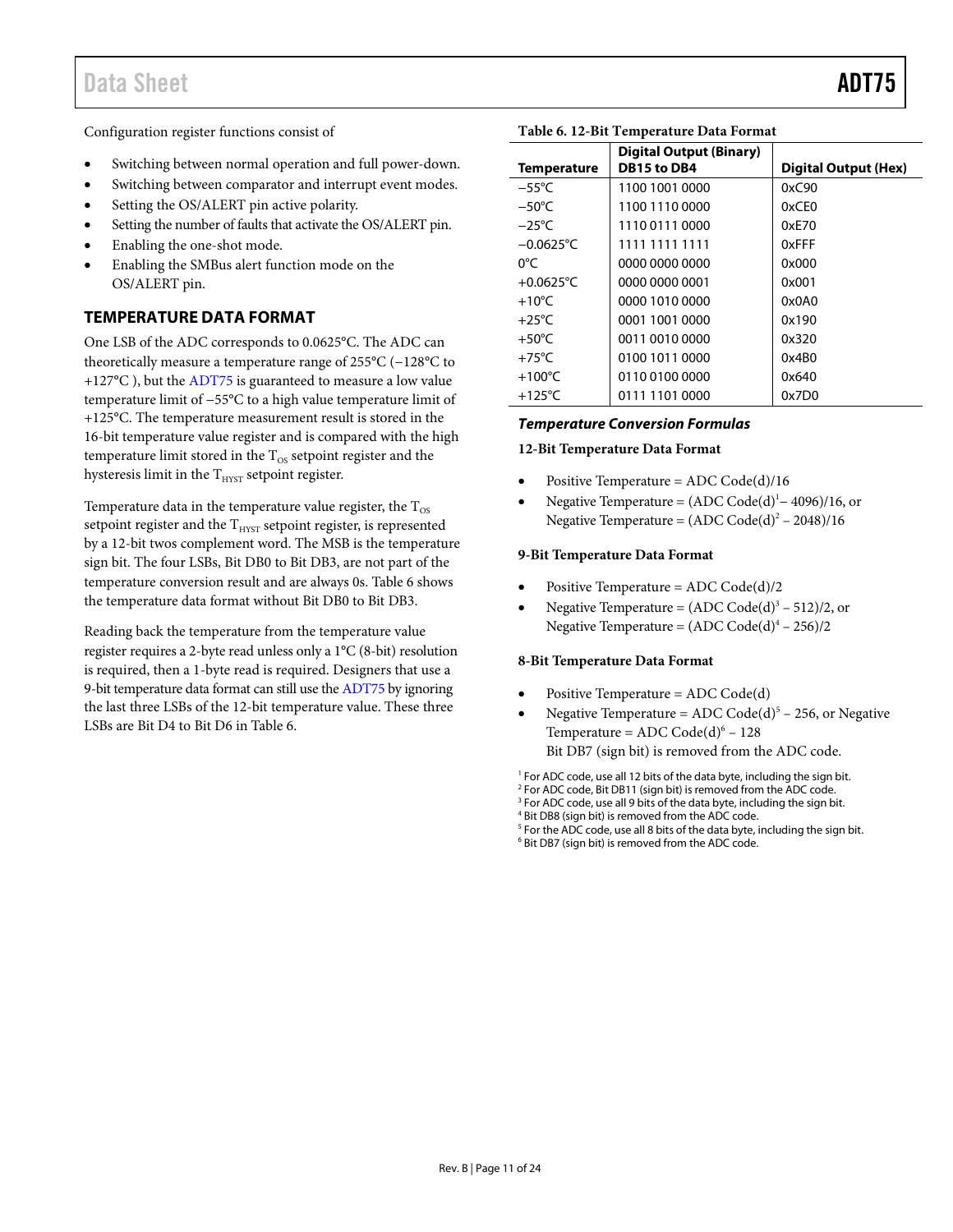#### <span id="page-11-0"></span>**ONE-SHOT MODE**

Setting Bit D5 of the configuration register enables the one-shot mode. When this mode is enabled, th[e ADT75](http://www.analog.com/ADT75) goes immediately into shutdown mode and the current consumption is reduced to typically 3  $\mu$ A when V<sub>DD</sub> is 3.3 V and 5.5  $\mu$ A when V<sub>DD</sub> is 5 V. A one-shot temperature measurement is initiated when Address 0x04 is written to the address pointer register, which is writing to the one-shot register. Th[e ADT75](http://www.analog.com/ADT75) powers up, does a temperature conversion, and powers down again.

Wait for a minimum of 60 ms after writing to the one-shot register before reading back the temperature. This time ensures the [ADT75](http://www.analog.com/ADT75) has time to power up and do a conversion. Reading back from the one-shot register, Address 0x04, gives the resultant temperature conversion. Reading from the temperature value register also gives the same temperature value.

When either of the overtemperature detection modes is selected, a write to the one-shot register, Address 0x04, causes the OS/ALERT pin to go active if the temperature exceeds the overtemperature limits. Refer to [Figure 12](#page-11-2) for more information on one-shot OS/ALERT pin operation.

Note: In the interrupt mode, a read from any register resets the OS/ALERT pin after it is activated by a write to the one-shot register. In the comparator mode, once the temperature drops below the value in the  $T_{HYST}$  register, a write to the one-shot register resets the OS/ALERT pin.

The one-shot mode is useful when one of the circuit design priorities is to reduce power consumption.



*Figure 12. One-Shot OS/ALERT Pin Operation*

#### <span id="page-11-2"></span><span id="page-11-1"></span>**FAULT QUEUE**

Bit D3 and Bit D4 of the configuration register are used to set up a fault queue. Up to six faults are provided to prevent false tripping of the OS/ALERT pin when the [ADT75](http://www.analog.com/ADT75) is used in a noisy temperature environment. The number of faults set in the queue must occur consecutively to set the OS/ALERT output.

## ADT75 Data Sheet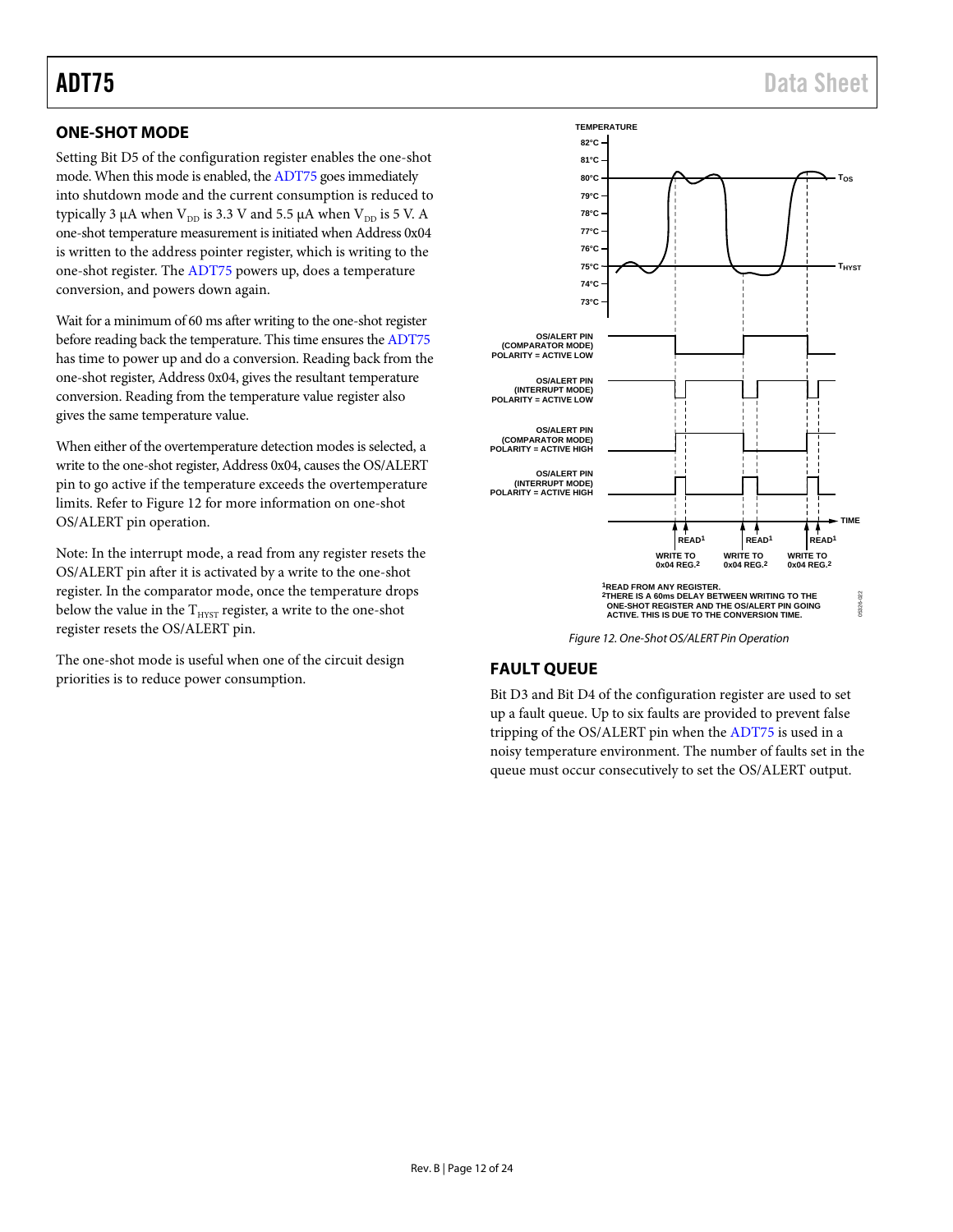#### <span id="page-12-0"></span>**REGISTERS**

The [ADT75](http://www.analog.com/ADT75) contains six registers: four are data registers, one is the address pointer register, and the final register is the one-shot register. The configuration register is the only data register that is 8 bits wide while the rest are 16 bits wide. The temperature value register is the only data register that is read only. Both a read and write can be performed on the rest of the data registers and on the one-shot register. On power-up, the address pointer register is loaded with 0x00 and points to the temperature value register.

#### **Table 7[. ADT75](http://www.analog.com/ADT75) Registers**

| <b>Pointer Address</b> | <b>Name</b>         | <b>Power-On Default</b> |
|------------------------|---------------------|-------------------------|
| 0x00                   | Temperature value   | 0x00                    |
| 0x01                   | Configuration       | 0x00                    |
| 0x02                   | $T_{HYST}$ setpoint | 0x4B00 (75°C)           |
| 0x03                   | $T_{OS}$ setpoint   | 0x5000 (80°C)           |
| 0x04                   | One-shot            | 0xXX                    |

#### *Address Pointer Register*

This 8-bit write only register stores an address that points to one of the four data registers and selects the one-shot mode. P0 and P1 select the data register to which subsequent data bytes are written to or read from. P0, P1, and P2 are used to select the one-shot mode by writing 04h to this register. A zero should be written to the rest of the bits.

#### **Table 8. Address Pointer Register**

|                                 | P7 | <b>P6</b> | P5   P4   P3 |  | P <sub>2</sub> | P1 | P <sub>0</sub> |
|---------------------------------|----|-----------|--------------|--|----------------|----|----------------|
| Default Settings at<br>Power-Up |    |           |              |  |                |    |                |

#### **Table 9. Register Addresses**

| P2 | P1 | P0 | <b>Register Selected</b>           |
|----|----|----|------------------------------------|
|    |    |    | Temperature value                  |
|    |    |    | Configuration                      |
|    |    |    | $T_{HYST}$ setpoint                |
|    |    |    | $T_{OS}$ setpoint<br>One-shot mode |
|    |    |    |                                    |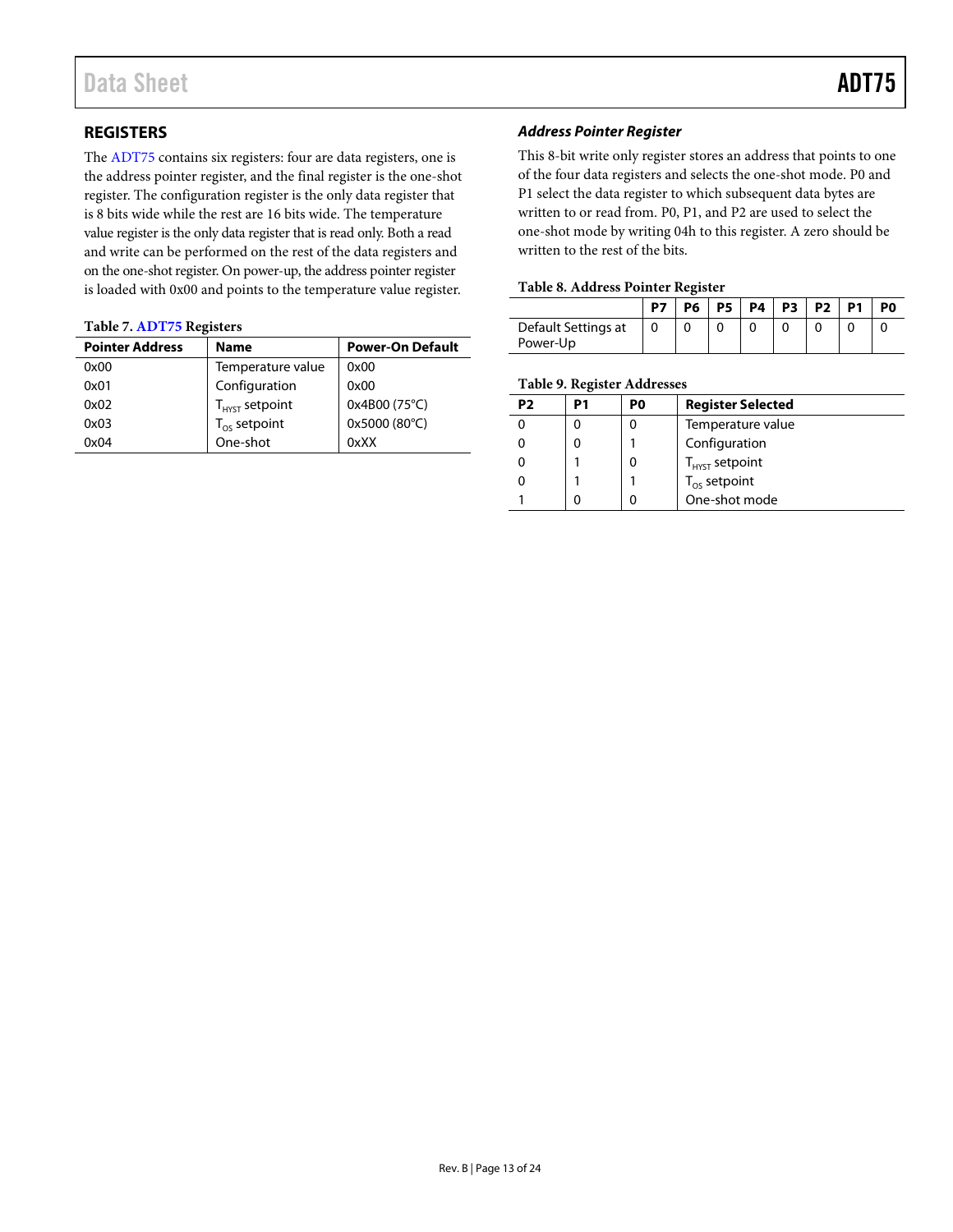#### *Temperature Value Register*

This 16-bit read only register stores the temperature measured by the internal temperature sensor. The temperature is stored in twos complement format with the MSB being the temperature sign bit. When reading from this register, the eight MSBs (Bit D15 to Bit D8) are read first and then the eight LSBs (Bit D7 to Bit D0) are read. The control register settings are the default settings on power up.

#### *Configuration Register*

This 8-bit read/write register stores various configuration modes for th[e ADT75.](http://www.analog.com/ADT75) These modes are shutdown, overtemperature interrupt, one-shot, SMBus alert function enable, OS/ALERT pin polarity, and overtemperature fault queues. Se[e Table 10.](#page-13-0)

| <b>MSB</b>      |            |            |            |            |            |                |                |    |                |                |                |                |                  |                | <b>LSB</b>     |
|-----------------|------------|------------|------------|------------|------------|----------------|----------------|----|----------------|----------------|----------------|----------------|------------------|----------------|----------------|
| D <sub>15</sub> | <b>D14</b> | <b>D13</b> | <b>D12</b> | <b>D11</b> | <b>D10</b> | D <sub>9</sub> | D <sub>8</sub> | D7 | D <sub>6</sub> | D <sub>5</sub> | D <sub>4</sub> | D <sub>3</sub> | D <sub>2</sub>   | D <sub>1</sub> | D <sub>0</sub> |
| 0               | ν          |            |            |            | u          |                |                |    |                | $\sim$         | $\mathbf 0$    | N/A            | N/A <sup>1</sup> | N/A            | N/A            |

<span id="page-13-0"></span> $1 N/A$  = not applicable.

| `able | $\mathbf{0}$ |
|-------|--------------|
|-------|--------------|

| <b>Bit</b>     | <b>Configuration Mode</b> | <b>Default Setting at Power-Up</b> |
|----------------|---------------------------|------------------------------------|
| D7             | OS/SMBus alert            | 0                                  |
| D6             | Reserved                  | 0                                  |
| D <sub>5</sub> | One-shot                  | 0                                  |
| D4             | Fault queue               | 0                                  |
| D <sub>3</sub> | Fault queue               | 0                                  |
| D <sub>2</sub> | OS/ALERT pin polarity     | 0                                  |
| D1             | Cmp/Int                   | 0                                  |
| D <sub>0</sub> | Shutdown                  | 0                                  |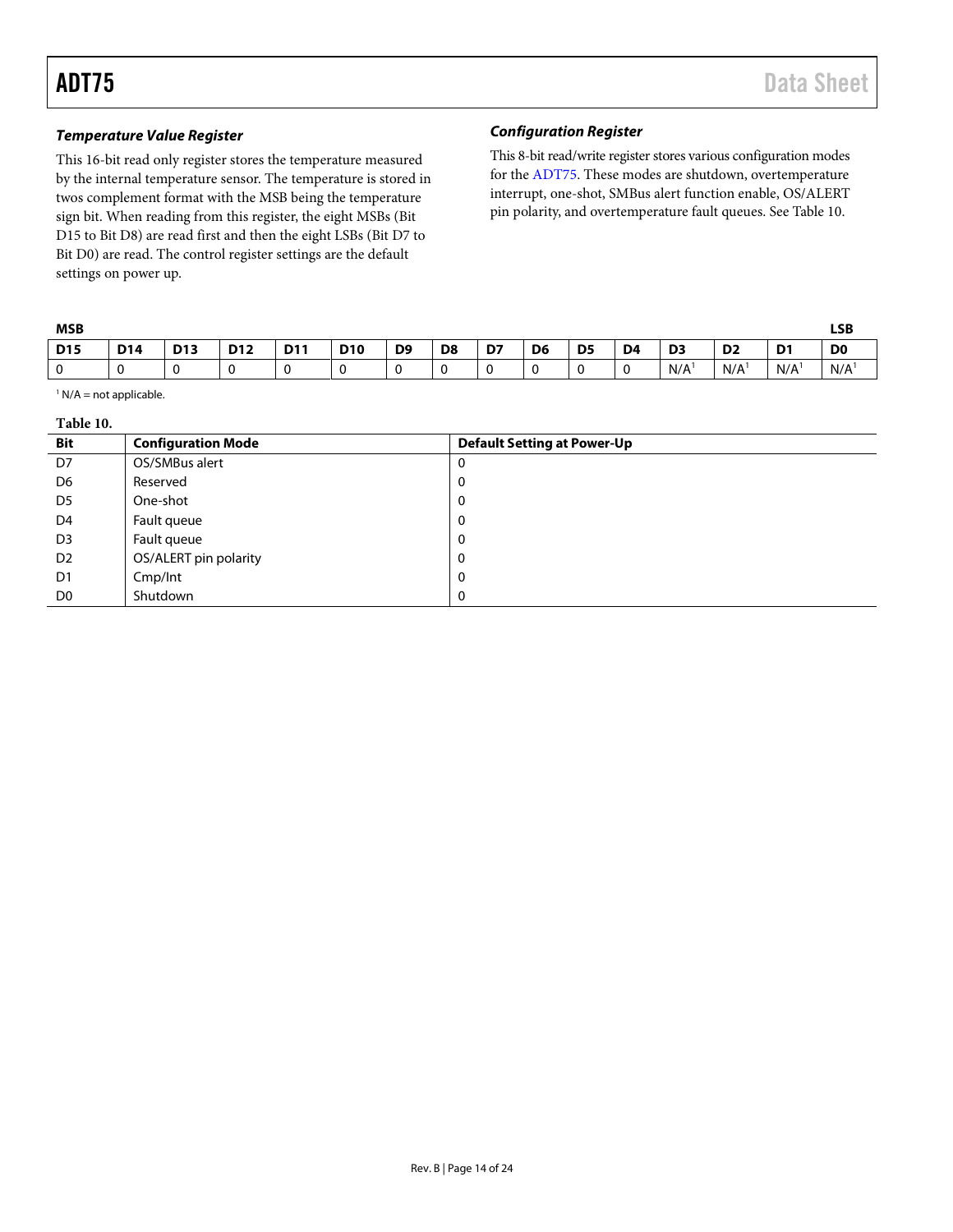| Table 11.                  |                                                                                                                                                                       |                                                                                                                                                                                                       |                                                                                                                                                                                                                                                   |  |  |  |  |  |  |  |  |
|----------------------------|-----------------------------------------------------------------------------------------------------------------------------------------------------------------------|-------------------------------------------------------------------------------------------------------------------------------------------------------------------------------------------------------|---------------------------------------------------------------------------------------------------------------------------------------------------------------------------------------------------------------------------------------------------|--|--|--|--|--|--|--|--|
| <b>Bit</b>                 |                                                                                                                                                                       | <b>Function</b>                                                                                                                                                                                       |                                                                                                                                                                                                                                                   |  |  |  |  |  |  |  |  |
| D <sub>0</sub><br>Shutdown |                                                                                                                                                                       | Shutdown Bit. Setting this bit to 1 puts the ADT75 into shutdown mode. All circuitry except the SMBus/l <sup>2</sup> C interface is powered<br>down. To power up the part again, write 0 to this bit. |                                                                                                                                                                                                                                                   |  |  |  |  |  |  |  |  |
| D <sub>1</sub>             |                                                                                                                                                                       | This bit selects between comparator and interrupt mode.                                                                                                                                               |                                                                                                                                                                                                                                                   |  |  |  |  |  |  |  |  |
| Cmp/Int                    | D <sub>1</sub>                                                                                                                                                        |                                                                                                                                                                                                       | <b>Over Temperature Interrupt Modes</b>                                                                                                                                                                                                           |  |  |  |  |  |  |  |  |
|                            | $\mathbf 0$                                                                                                                                                           |                                                                                                                                                                                                       | Comparator mode                                                                                                                                                                                                                                   |  |  |  |  |  |  |  |  |
|                            | 1                                                                                                                                                                     |                                                                                                                                                                                                       | Interrupt mode                                                                                                                                                                                                                                    |  |  |  |  |  |  |  |  |
| D <sub>2</sub>             |                                                                                                                                                                       |                                                                                                                                                                                                       | This bit selects the output polarity of the OS/ALERT pin.                                                                                                                                                                                         |  |  |  |  |  |  |  |  |
| OS/ALERT                   | D <sub>2</sub>                                                                                                                                                        |                                                                                                                                                                                                       | <b>OS/ALERT Pin Polarity</b>                                                                                                                                                                                                                      |  |  |  |  |  |  |  |  |
|                            | $\mathbf{0}$                                                                                                                                                          |                                                                                                                                                                                                       | Active low                                                                                                                                                                                                                                        |  |  |  |  |  |  |  |  |
|                            | 1                                                                                                                                                                     |                                                                                                                                                                                                       | Active high                                                                                                                                                                                                                                       |  |  |  |  |  |  |  |  |
| D4:D3<br>Fault             | These two bits set the number of overtemperature faults that occur before setting the OS/ALERT pin. This helps to avoid false<br>triggering due to temperature noise. |                                                                                                                                                                                                       |                                                                                                                                                                                                                                                   |  |  |  |  |  |  |  |  |
| Oueue                      | D[4:3]                                                                                                                                                                |                                                                                                                                                                                                       | <b>Overtemperature Fault Queue</b>                                                                                                                                                                                                                |  |  |  |  |  |  |  |  |
|                            | 00                                                                                                                                                                    |                                                                                                                                                                                                       | 1 fault (default)                                                                                                                                                                                                                                 |  |  |  |  |  |  |  |  |
|                            | 01                                                                                                                                                                    |                                                                                                                                                                                                       | 2 faults                                                                                                                                                                                                                                          |  |  |  |  |  |  |  |  |
|                            | 10                                                                                                                                                                    |                                                                                                                                                                                                       | 4 faults                                                                                                                                                                                                                                          |  |  |  |  |  |  |  |  |
|                            | 11                                                                                                                                                                    |                                                                                                                                                                                                       | 6 faults                                                                                                                                                                                                                                          |  |  |  |  |  |  |  |  |
| D <sub>5</sub><br>One-Shot |                                                                                                                                                                       |                                                                                                                                                                                                       | One-shot Mode. Setting this bit puts the part into one-shot mode. In this mode, the part is normally powered down until a<br>0x04 is written to the address pointer register; then a conversion is performed, and the part returns to power down. |  |  |  |  |  |  |  |  |
|                            | D <sub>5</sub>                                                                                                                                                        |                                                                                                                                                                                                       | <b>One-Shot Mode</b>                                                                                                                                                                                                                              |  |  |  |  |  |  |  |  |
|                            | $\mathbf{0}$                                                                                                                                                          |                                                                                                                                                                                                       | Normal mode; powered up and converting every 100 ms                                                                                                                                                                                               |  |  |  |  |  |  |  |  |
|                            | 1                                                                                                                                                                     |                                                                                                                                                                                                       | One-shot mode                                                                                                                                                                                                                                     |  |  |  |  |  |  |  |  |
| D <sub>6</sub><br>Reserved |                                                                                                                                                                       |                                                                                                                                                                                                       | Reserved. Write 0 to this bit.                                                                                                                                                                                                                    |  |  |  |  |  |  |  |  |
| D7<br>OS/SMBus             |                                                                                                                                                                       |                                                                                                                                                                                                       | Interrupt Mode Only. Enable SMBus alert function mode. This bit can enable the ADT75 to support the SMBus alert function<br>when the interrupt mode is selected ( $D1 = 1$ ).                                                                     |  |  |  |  |  |  |  |  |
| Alert                      | D7                                                                                                                                                                    |                                                                                                                                                                                                       | <b>OS/SMBus Alert Mode</b>                                                                                                                                                                                                                        |  |  |  |  |  |  |  |  |
| Mode                       | $\mathbf{0}$                                                                                                                                                          |                                                                                                                                                                                                       | Disable SMBus alert function. The OS/ALERT pin behaves as an OS pin when this bit status is selected.                                                                                                                                             |  |  |  |  |  |  |  |  |
|                            | 1                                                                                                                                                                     |                                                                                                                                                                                                       | Enable SMBus alert function.                                                                                                                                                                                                                      |  |  |  |  |  |  |  |  |

#### *THYST Setpoint Register*

This 16-bit read/write register stores the temperature hysteresis limit for the two interrupt modes. The temperature limit is stored in twos complement format with the MSB being the temperature sign bit. When reading from this register the eight MSBs are read first and then the eight LSBs are read. The default setting has the  $T_{HYST}$  limit at 75°C. The control register settings are the default settings on power up.

| <b>MSB</b>      |            |                 |            |     |            |                |                |    |                |                |                |                |                |                | <b>LSB</b>     |
|-----------------|------------|-----------------|------------|-----|------------|----------------|----------------|----|----------------|----------------|----------------|----------------|----------------|----------------|----------------|
| D <sub>15</sub> | <b>D14</b> | D <sub>13</sub> | <b>D12</b> | D11 | <b>D10</b> | D <sub>9</sub> | D <sub>8</sub> | D7 | D <sub>6</sub> | D <sub>5</sub> | D <sub>4</sub> | D <sub>3</sub> | D <sub>2</sub> | D <sub>1</sub> | D <sub>0</sub> |
| ν               |            |                 | ີ          |     |            |                |                |    |                |                |                | N/A            | N/A            | N/A            | N/A            |

 $1 N/A$  = not applicable.

#### *TOS Setpoint Register*

This 16-bit read/write register stores the overtemperature limit value for the two interrupt modes. The temperature limit is stored in twos complement format with the MSB being the temperature sign bit. When reading from this register, the eight MSBs are read first and then the eight LSBs are read. The default setting has the  $T_{OS}$  limit at 80°C. The control register settings are the default settings on power up.

| <b>MSB</b>      |            |            |            |            |            |                |                |    |                |                |                |                |                |                | <b>LSB</b>     |
|-----------------|------------|------------|------------|------------|------------|----------------|----------------|----|----------------|----------------|----------------|----------------|----------------|----------------|----------------|
| D <sub>15</sub> | <b>D14</b> | <b>D13</b> | <b>D12</b> | <b>D11</b> | <b>D10</b> | D <sub>9</sub> | D <sub>8</sub> | D7 | D <sub>6</sub> | D <sub>5</sub> | D <sub>4</sub> | D <sub>3</sub> | D <sub>2</sub> | D <sub>1</sub> | D <sub>0</sub> |
| 0               |            |            |            |            | u          |                |                |    |                | 0              | 0              | N/A            | N/A            | N/A            | N/A            |

 $<sup>1</sup> N/A$  = not applicable.</sup>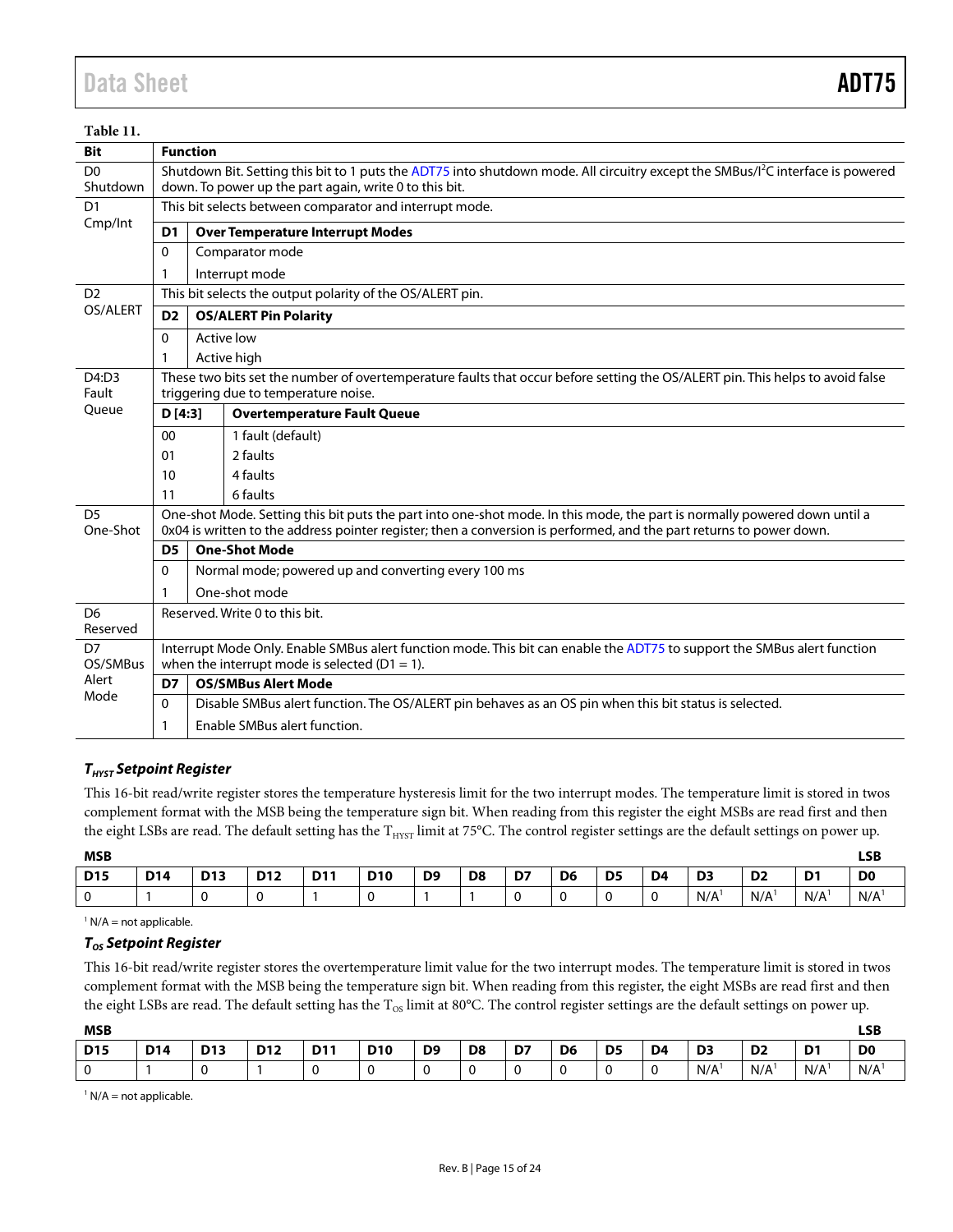#### <span id="page-15-0"></span>**SERIAL INTERFACE**

Control of the [ADT75](http://www.analog.com/ADT75) is carried out via the SMBus/I<sup>2</sup>C-compatible serial interface. The [ADT75](http://www.analog.com/ADT75) is connected to this bus as a slave and is under the control of a master device.

[Figure 13](#page-15-1) shows a typical SMBus/I<sup>2</sup>C interface connection.



#### <span id="page-15-1"></span>*Serial Bus Address*

Like all SMBus/ $I^2C$ -compatible devices, th[e ADT75](http://www.analog.com/ADT75) has a 7-bit serial address. The four MSBs of this address for th[e ADT75](http://www.analog.com/ADT75) are set to 1001. Pin A2, Pin A1, and Pin A0 set the three LSBs. These pins can be configured two ways, low and high, to give eight different address options. [Table 12](#page-15-2) shows the different bus address options available. Recommended pull-up resistor value on the SDA and SCL lines is 10 kΩ.

<span id="page-15-2"></span>

|    |                | <b>Binary</b> |                |             |                |                |            |
|----|----------------|---------------|----------------|-------------|----------------|----------------|------------|
| A6 | A <sub>5</sub> | A4            | A <sub>3</sub> | A2          | A <sub>1</sub> | A <sub>0</sub> | <b>Hex</b> |
| 1  | 0              | 0             |                | 0           | 0              | 0              | 0x48       |
|    | 0              | $\mathbf 0$   |                | 0           | 0              |                | 0x49       |
|    | 0              | $\mathbf 0$   |                | $\mathbf 0$ | 1              | $\mathbf 0$    | 0x4A       |
|    | 0              | 0             |                | 0           | 1              |                | 0x4B       |
|    | 0              | $\mathbf 0$   |                |             | 0              | 0              | 0x4C       |
|    | 0              | $\mathbf 0$   |                |             | 0              |                | 0x4D       |
|    | 0              | $\mathbf 0$   |                |             | 1              | 0              | 0x4E       |
|    | 0              | $\mathbf 0$   |                |             | 1              |                | 0x4F       |

The [ADT75](http://www.analog.com/ADT75) is designed with a SMBus/I<sup>2</sup>C timeout. The  $SMBus/I<sup>2</sup>C$  interface times out after 75 ms to 325 ms of no activity on the SDA line. After this timeout, the [ADT75](http://www.analog.com/ADT75) resets the SDA line back to its idle state (SDA set to high impedance) and wait for the next start condition.

The serial bus protocol operates as follows:

- 1. The master initiates data transfer by establishing a start condition, defined as a high to low transition on the serial data line SDA, while the serial clock line SCL remains high. This indicates that an address/data stream is going to follow. All slave peripherals connected to the serial bus respond to the start condition and shift in the next eight bits, consisting of a 7-bit address (MSB first) plus a read/write (R/W) bit. The R/W bit determines whether data is written to, or read from, the slave device.
- 2. The peripheral with the address corresponding to the transmitted address responds by pulling the data line low during the low period before the ninth clock pulse, known as the acknowledge bit. All other devices on the bus now remain idle while the selected device waits for data to be read from or written to it. If the R/W bit is a zero then the master writes to the slave device. If the R/W bit is a one then the master reads from the slave device.
- 3. Data is sent over the serial bus in sequences of nine clock pulses, eight bits of data followed by an acknowledge bit from the receiver of data. Transitions on the data line must occur during the low period of the clock signal and remain stable during the high period, as a low to high transition when the clock is high can be interpreted as a stop signal.
- 4. When all data bytes have been read or written, stop conditions are established. In write mode, the master pulls the data line high during the  $10<sup>th</sup>$  clock pulse to assert a stop condition. In read mode, the master device pulls the data line high during the low period before the ninth clock pulse. This is known as no acknowledge. The master takes the data line low during the low period before the  $10<sup>th</sup>$ clock pulse, then high during the 10<sup>th</sup> clock pulse to assert a stop condition.

Any number of bytes of data can be transferred over the serial bus in one operation. However, it is not possible to mix read and write in one operation because the type of operation is determined at the beginning and cannot subsequently be changed without starting a new operation.

The  $I^2C$  address set up by the three address pins is not latched by the device until after this address has been sent twice. On the eighth SCL cycle of the second valid communication, the serial bus address is latched in. This is the SCL cycle directly after the device has seen its own  $I^2C$  serial bus address. Any subsequent changes on this pin has no effect on the  $I<sup>2</sup>C$  serial bus address.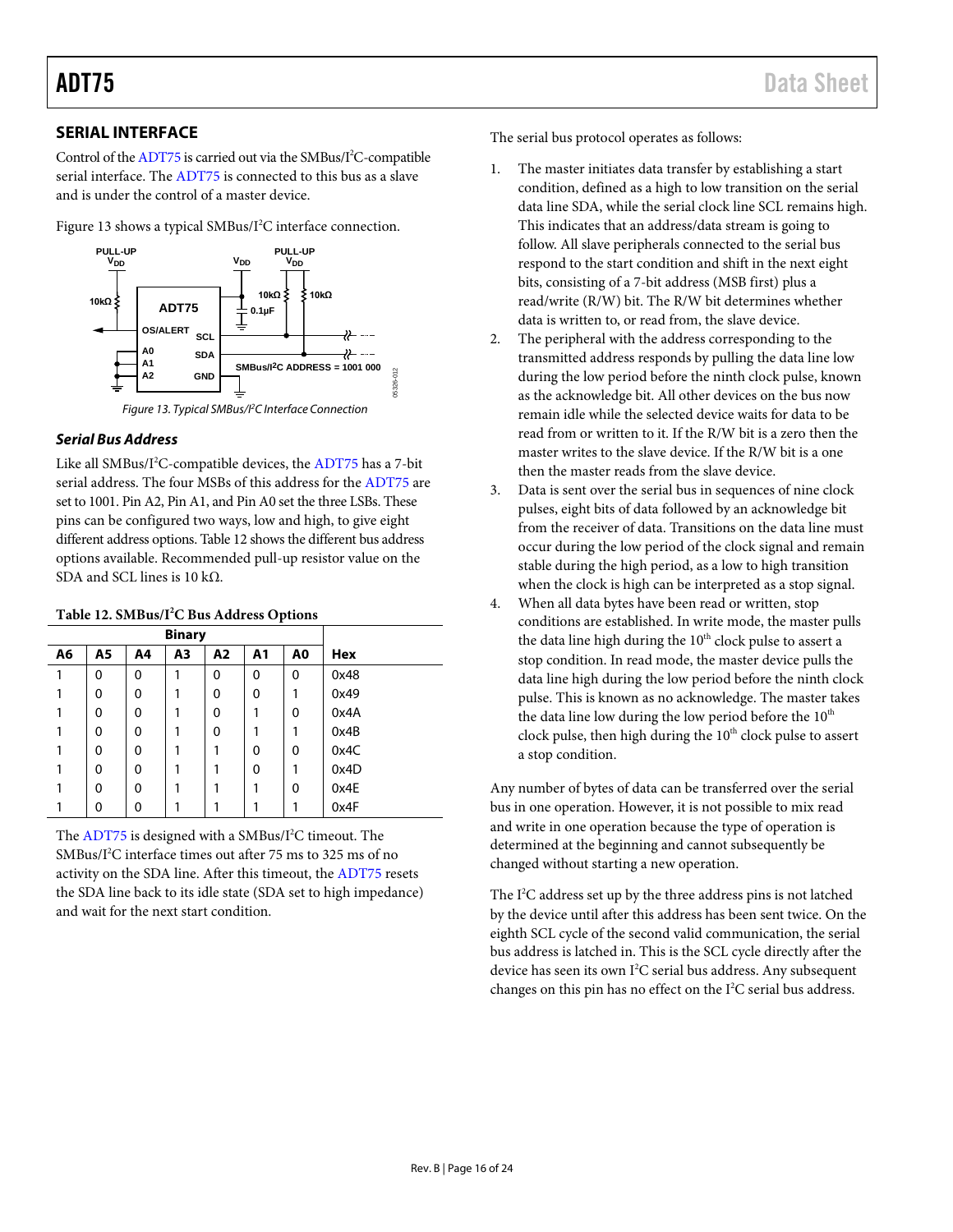#### <span id="page-16-0"></span>**WRITING DATA**

Depending on the register being written to, there are two different writes for th[e ADT75.](http://www.analog.com/ADT75)

#### *Writing to the Address Pointer Register for a Subsequent Read*

To read data from a particular register, the address pointer register must contain the address of that register. If it does not, the correct address must be written to the address pointer register by performing a single-byte write operation, as shown in [Figure 14.](#page-16-1)  The write operation consists of the serial bus address followed by the address pointer byte. No data is written to any of the data registers. A read operation is then performed to read the register.

#### *Writing Data to a Register*

The configuration register is 8-bits wide so only one byte of data can be written to this register. Writing a single byte of data to the configuration register consists of the serial bus address, the data register address written to the address pointer register, followed by the data byte written to the selected data register. This is shown in [Figure 15.](#page-16-2) The  $\rm T_{HYST}$  register and the  $\rm T_{OS}$  register are each 16-bits wide, so two data bytes can be written into these registers. Writing two bytes of data to either one of these registers consists of the serial bus address, the data register address written to the address pointer register, followed by the two data bytes written to the selected data register. This is shown i[n Figure 16.](#page-17-1) If more than the required number of data bytes is written to a register then the register ignores these extra data bytes. To write to a different register, another start or repeated start is required.



*Figure 14. Writing to the Address Pointer Register to Select a Register for a Subsequent Read Operation*

<span id="page-16-1"></span>

<span id="page-16-2"></span>*Figure 15. Writing to the Address Pointer Register Followed by a Single Byte of Data to the Configuration Register*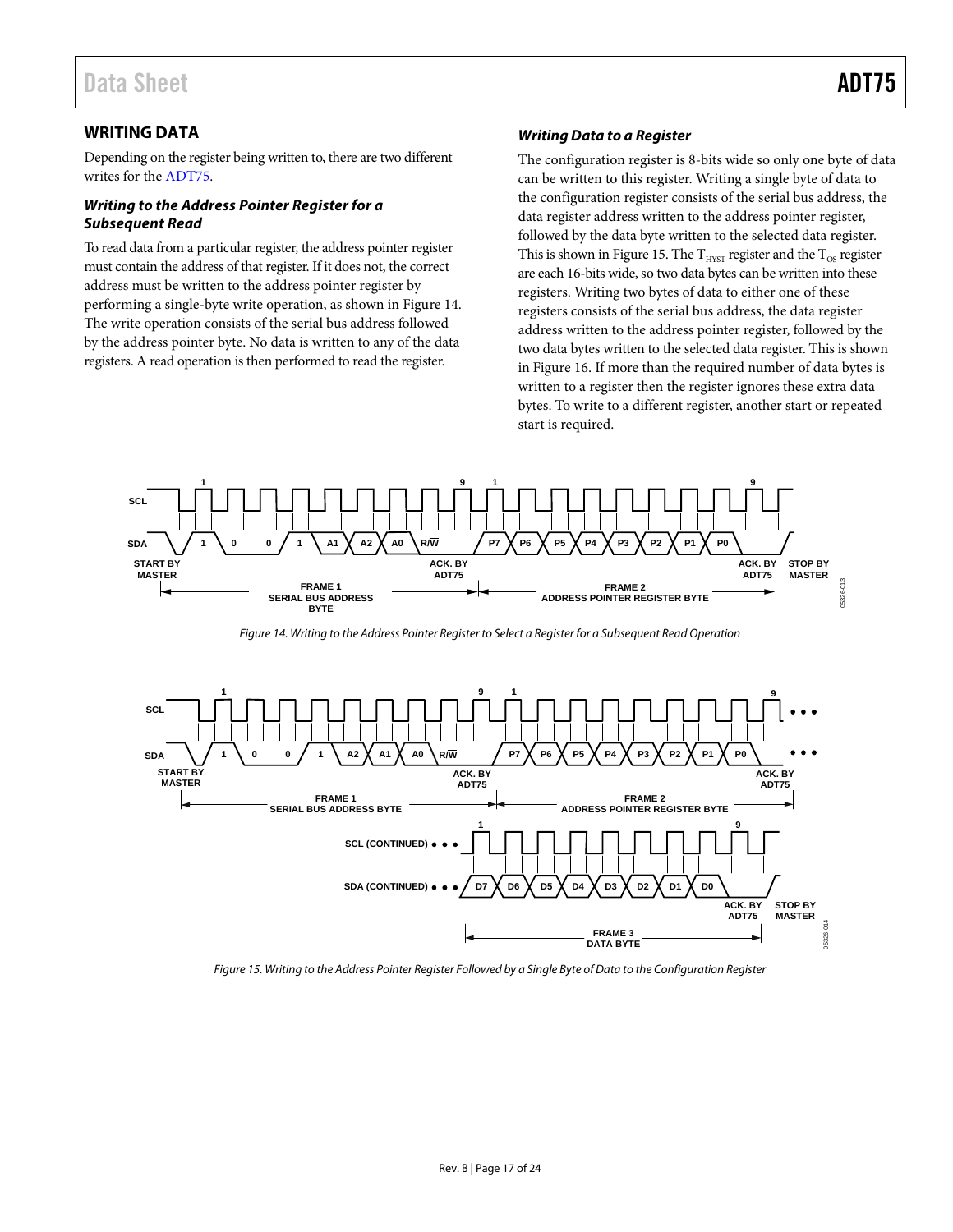<span id="page-17-1"></span>

*Figure 18. Reading Back Data from the Temperature Value Register*

#### <span id="page-17-3"></span><span id="page-17-2"></span><span id="page-17-0"></span>**READING DATA**

Reading data from th[e ADT75](http://www.analog.com/ADT75) is done in a one data byte operation for the configuration register and a two data byte operation for the temperature value register,  $\rm T_{HYST}$  register, and the  $\rm T_{OS}$  setpoint register. Reading back the contents of the configuration register is shown i[n Figure 17.](#page-17-2) Reading back the contents of the temperature value register is shown i[n Figure 18.](#page-17-3) Reading back from any register first requires a single-byte write operation to the address pointer register to set up the register address of the register that is going to be read from. To read from another register, execute another

write to the address pointer register to set up the relevant register address. Thus, block reads are not possible, that is, there is no  $\rm I^2C$ auto-increment. If the address pointer register has previously been set up with the address of the register that is going to receive a read command then there is no need to repeat a write operation to set up the register address again.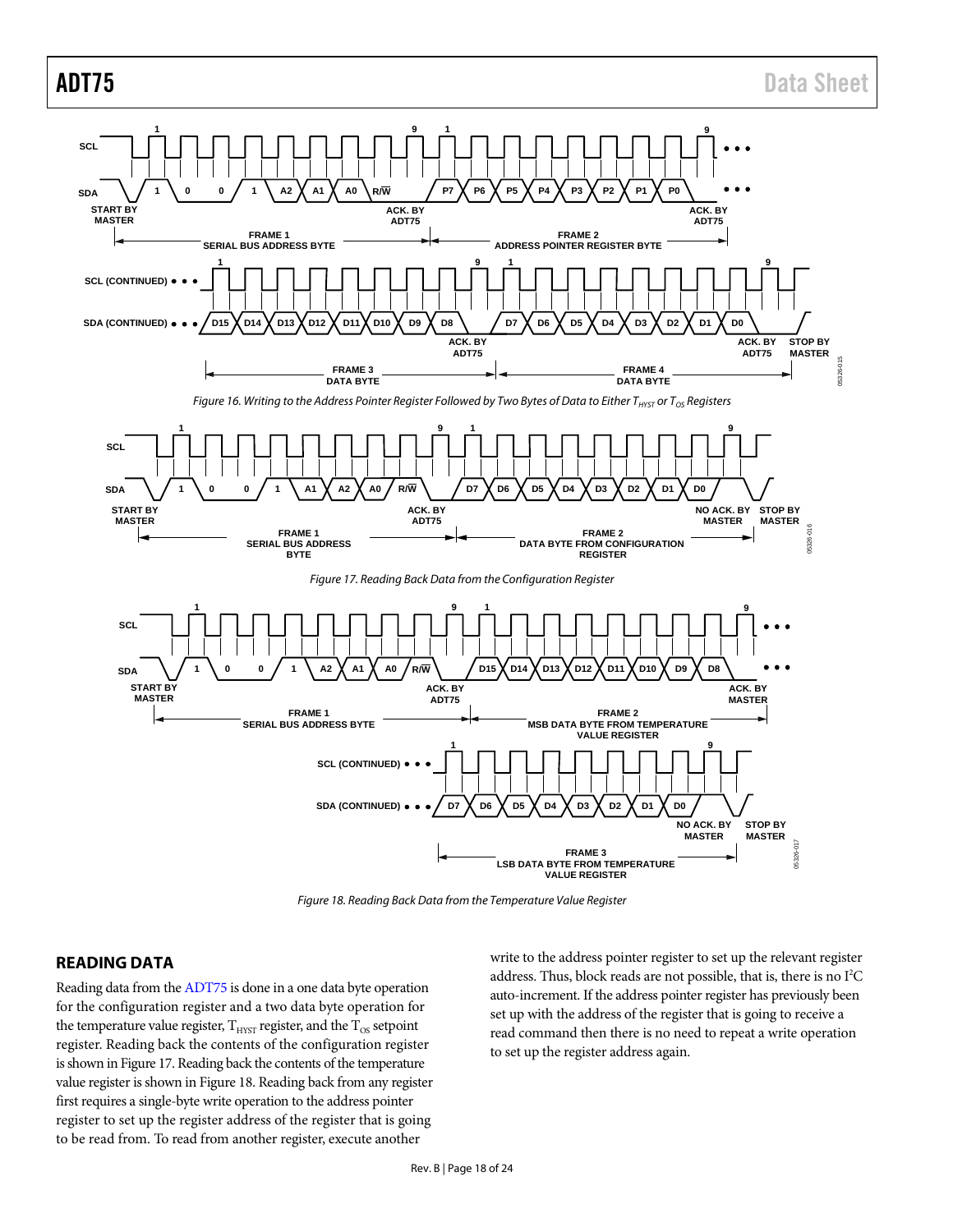#### <span id="page-18-0"></span>**OS/ALERT OUTPUT OVERTEMPERATURE MODES**

The [ADT75](http://www.analog.com/ADT75) has two overtemperature modes, comparator mode and interrupt mode. The OS/ALERT pin defaults on power up as an OS pin; the comparator mode is the default power up overtemperature mode. The OS/ALERT output pin becomes active when the temperature measured exceeds the temperature limit stored in the  $T_{OS}$  setpoint register. How this pin reacts after this event depends on the overtemperature mode selected.

#### *Comparator Mode*

In the comparator mode, the OS/ALERT pin returns to its inactive status when the temperature measured drops below the limit stored in the  $T<sub>HYST</sub>$  setpoint register. Putting th[e ADT75](http://www.analog.com/ADT75) into shutdown mode does not reset the OS/ALERT state in comparator mode.

#### *Interrupt Mode*

In the interrupt mode, the OS/ALERT pin goes inactive when an[y ADT75](http://www.analog.com/ADT75) register is read. The OS/ALERT pin can only return to active status if the temperature measured is below the limit stored in the  $T_{HYST}$  setpoint register. Once the OS/ALERT pin is reset, it goes active again only when the temperature has gone above the  $T_{OS}$  limit. The OS/ALERT pin can also be reset by a SMBus alert response address (ARA) when this pin has been selected as a SMBus alert pin. More information is given in the [SMBUS](#page-19-0) Alert section.

[Figure 19](#page-18-1) illustrates the comparator and interrupt modes with both pin polarity settings. Placing the [ADT75](http://www.analog.com/ADT75) into shutdown mode resets the OS/ALERT pin in the interrupt mode.



<span id="page-18-1"></span>*Figure 19. OS/ALERT Output Temperature Response Diagram*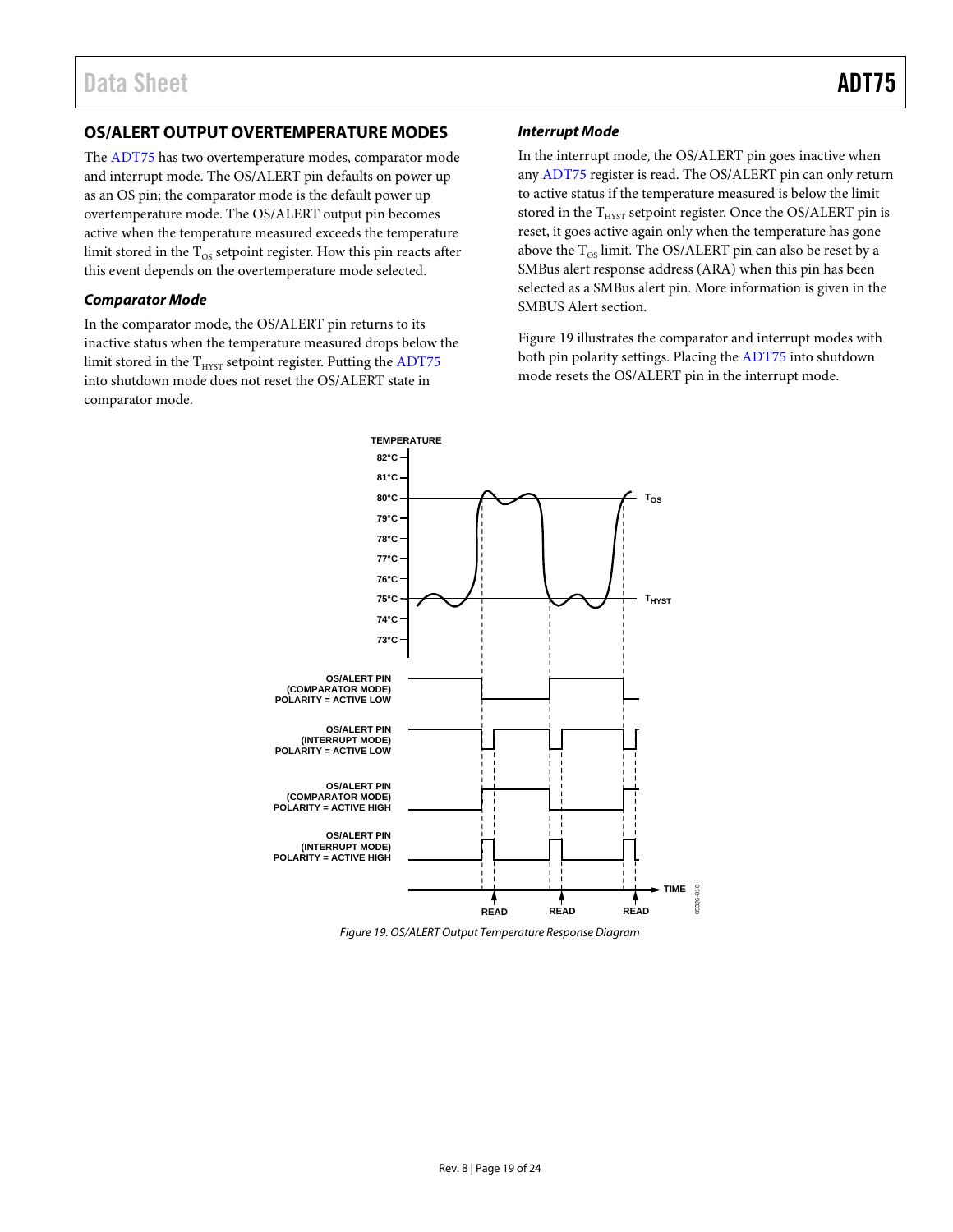#### <span id="page-19-0"></span>**SMBus ALERT**

The OS/ALERT pin can behave as a SMBus alert pin when the SMBus alert function is enabled by setting Bit D7 in the configuration register. The interrupt mode must also be selected (Bit D1 in the configuration register). The OS/ALERT pin is an open-drain output and requires a pull-up to  $V_{DD}$ . Several SMBus alert outputs can be wire-AND'ed together, so that the common line goes low if one or more of the SMBus alert outputs goes low. The polarity of the OS/ALERT pin must be set for active low for a number of outputs to be wire-AND'ed together.

The OS/ALERT output can operate as a SMBALERT function. Slave devices on the SMBus normally cannot signal to the master that they want to talk, but the SMBALERT function allows them to do so. SMBALERT is used in conjunction with the SMBus general call address.

One or more SMBus alert outputs can be connected to a common SMBALERT line connected to the master. When the SMBALERT line is pulled low by one of the devices, the following procedure occurs as shown in [Figure 20.](#page-19-1)



<span id="page-19-1"></span>*Figure 20[. ADT75](http://www.analog.com/ADT75) Responds to SMBALERT ARA*

- 1. SMBALERT is pulled low.
- 2. Master initiates a read operation and sends the SMBus alert response address (ARA = 0001 100). This reserved SMBus/ I<sup>2</sup>C address must not be used as a specific device address.
- 3. The device whose SMBus alert output is low responds to the SMBus alert response address and the master reads its device address. As the device address is seven bits long, th[e ADT75's](http://www.analog.com/ADT75) LSB is free to be used as an indicator as to which temperature limit was exceeded. The LSB is high if the temperature is greater than or equal to  $T_{OS}$ , and the LSB is low if the temperature is less than  $\rm T_{HYST}.$  The address of the device is now known and it can be interrogated in the usual way.
- 4. If more than one devices' SMBus alert output is low, the one with the lowest device address has priority, which is in accordance with normal SMBus specifications.

Once th[e ADT75](http://www.analog.com/ADT75) has responded to the SMBus alert response address, it resets its SMBus alert output. If the SMBALERT line remains low, the master sends the ARA again. It continues to do this until all devices whose SMBALERT outputs were low have responded.



*Figure 21[. ADT75](http://www.analog.com/ADT75) Responds to SMBALERT ARA with Packet Error Checking (PEC)*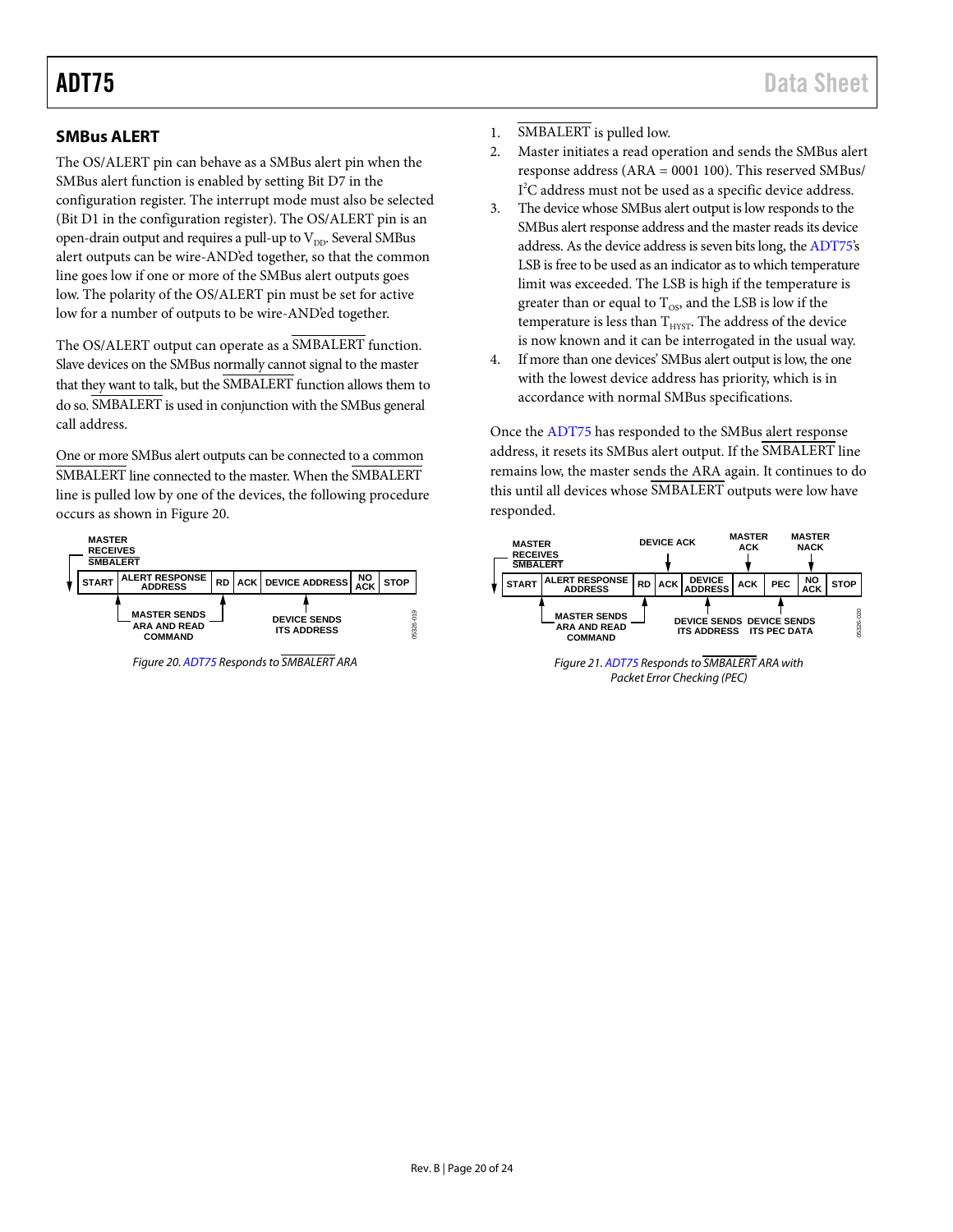# <span id="page-20-0"></span>APPLICATIONS INFORMATION

#### <span id="page-20-1"></span>**THERMAL RESPONSE TIME**

The time required for a temperature sensor to settle to a specified accuracy is a function of the thermal mass of the sensor and the thermal conductivity between the sensor and the object being sensed. Thermal mass is often considered equivalent to capacitance. Thermal conductivity is commonly specified using the symbol Q, and can be thought of as thermal resistance. It is commonly specified in units of degrees per watt of power transferred across the thermal joint. Thus, the time required for the [ADT75](http://www.analog.com/ADT75) to settle to the desired accuracy is dependent on the package selected, the thermal contact established in that particular application, and the equivalent power of the heat source. In most applications, it is best to determine empirically the settling time.

#### <span id="page-20-2"></span>**SELF-HEATING EFFECTS**

The temperature measurement accuracy of the [ADT75](http://www.analog.com/ADT75) may be degraded in some applications due to self-heating. Errors can be introduced from the quiescent dissipation and power dissipated when converting. The magnitude of these temperature errors is dependent on the thermal conductivity of th[e ADT75](http://www.analog.com/ADT75) package, the mounting technique, and the effects of airflow. At 25°C, static dissipation in th[e ADT75](http://www.analog.com/ADT75) is typically 798.6 µW operating at 3.3 V. In the 8-lead MSOP package mounted in free air, this accounts for a temperature increase due to self-heating of

 $ΔT = P_{DISS} × θ<sub>IA</sub> = 798.6 \mu W × 205.9°C/W = 0.16°C$ 

It is recommended that current dissipated through the device be kept to a minimum, because it has a proportional effect on the temperature error.

Using the power-down mode can reduce the current dissipated through th[e ADT75](http://www.analog.com/ADT75) subsequently reducing the self-heating effect. When th[e ADT75](http://www.analog.com/ADT75) is in power-down mode and operating at 25°C, static dissipation in th[e ADT75](http://www.analog.com/ADT75) is typically 78.6  $\mu$ W with V<sub>DD</sub> = 3.3 V and the power-up/conversion rate is 1 SPS (sample per second). In the 8-lead MSOP package mounted in free air, this accounts for a temperature increase due to self-heating of

$$
\Delta T = P_{\text{DISS}} \times \theta_{JA} = 78.6 \, \mu \text{W} \times 205.9^{\circ} \text{C/W} = 0.016^{\circ} \text{C}
$$

#### <span id="page-20-3"></span>**SUPPLY DECOUPLING**

Decouple th[e ADT75](http://www.analog.com/ADT75) with a 0.1 µF ceramic capacitor between  $V<sub>DD</sub>$  and GND. This is particularly important when th[e ADT75](http://www.analog.com/ADT75) is mounted remotely from the power supply. Precision analog products, such as th[e ADT75,](http://www.analog.com/ADT75) require a well-filtered power source. Because the [ADT75](http://www.analog.com/ADT75) operates from a single supply, it may seem convenient to tap into the digital logic power supply. However, the logic supply is often a switch mode design, which generates noise in the 20 kHz to 1 MHz range. In addition, fast logic gates can generate glitches hundreds of mV in amplitude due to wiring resistance and inductance.

If possible, power the [ADT75](http://www.analog.com/ADT75) directly from the system power supply. This arrangement, shown i[n Figure 22,](#page-20-4) isolates the analog section from the logic switching transients. Even if a separate power supply trace is not available, generous supply bypassing reduces supply line induced errors. Local supply bypassing consisting of a 0.1 µF ceramic capacitor is critical for the temperature accuracy specifications to be achieved. Place this decoupling capacitor as close as possible to the  $ADT75$   $V_{DD}$  pin.



<span id="page-20-4"></span>*Figure 22. Use Separate Traces to Reduce Power Supply Noise*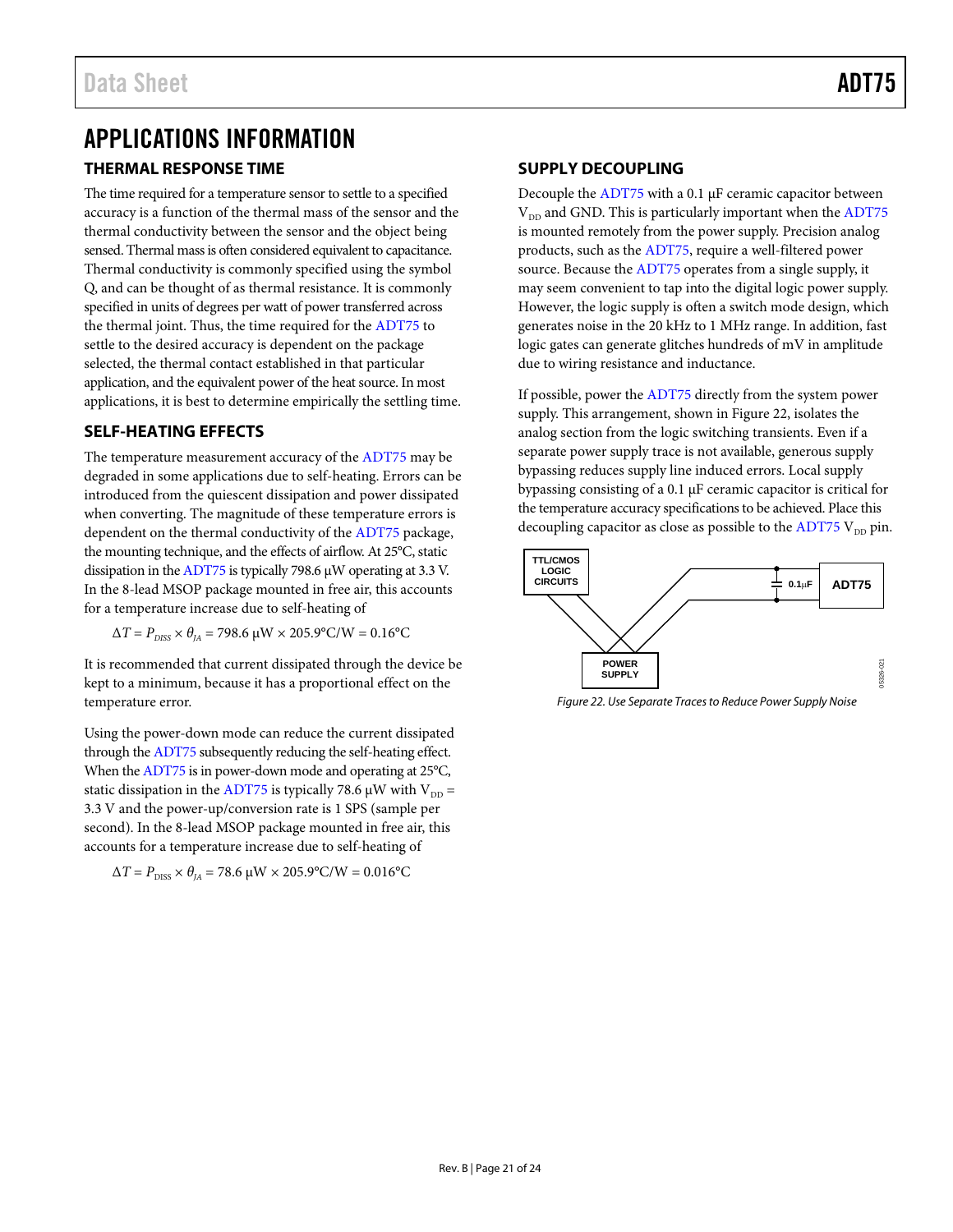#### <span id="page-21-0"></span>**TEMPERATURE MONITORING**

The [ADT75](http://www.analog.com/ADT75) is ideal for monitoring the thermal environment within electronic equipment. For example, the surface-mounted package accurately reflects the exact thermal conditions that affect nearby integrated circuits.

The [ADT75](http://www.analog.com/ADT75) measures and converts the temperature at the surface of its own semiconductor chip. When the [ADT75](http://www.analog.com/ADT75) is used to measure the temperature of a nearby heat source, the thermal impedance between the heat source and th[e ADT75](http://www.analog.com/ADT75) must be considered. Often, a thermocouple or other temperature sensor is used to measure the temperature of the source, while the temperature is monitored by reading back from th[e ADT75](http://www.analog.com/ADT75) temperature value register.

Once the thermal impedance is determined, the temperature of the heat source can be inferred from the [ADT75](http://www.analog.com/ADT75) output. As much as 60% of the heat transferred from the heat source to the thermal sensor on the [ADT75](http://www.analog.com/ADT75) die is discharged via the copper tracks, the package pins, and the bond pads. Of the pins on the [ADT75,](http://www.analog.com/ADT75) the GND pin transfers most of the heat. Therefore, to measure the temperature of a heat source it is recommended that the thermal resistance between th[e ADT75](http://www.analog.com/ADT75) GND pin and the GND of the heat source is reduced as much as possible.

For example, use the [ADT75's](http://www.analog.com/ADT75) unique properties to monitor a high-power dissipation microprocessor. Th[e ADT75](http://www.analog.com/ADT75) device, in a surface-mounted package, is mounted directly beneath the microprocessor's pin grid array (PGA) package. Th[e ADT75](http://www.analog.com/ADT75) produces a linear temperature output while needing only two I/O pins and requiring no external characterization.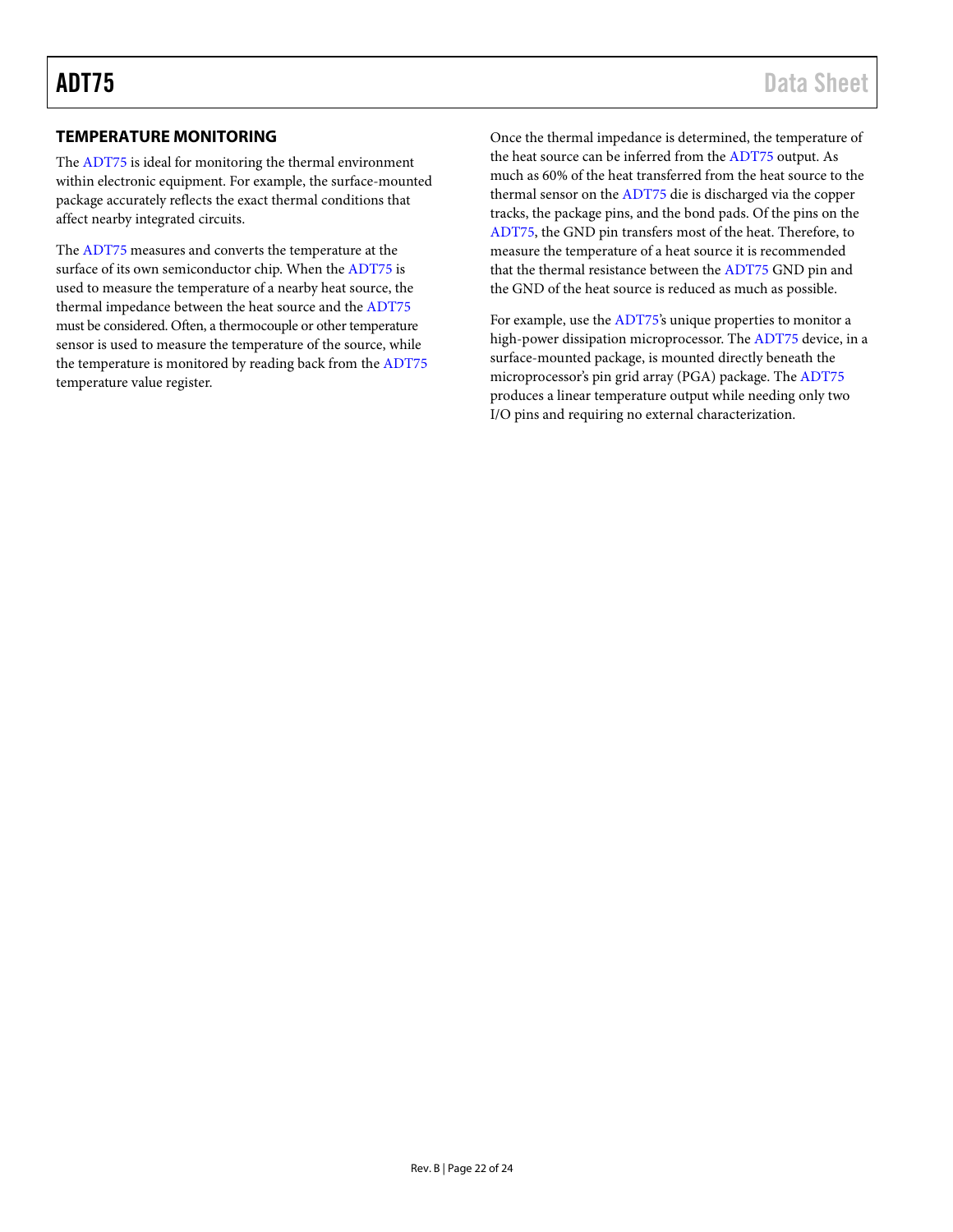## <span id="page-22-0"></span>OUTLINE DIMENSIONS